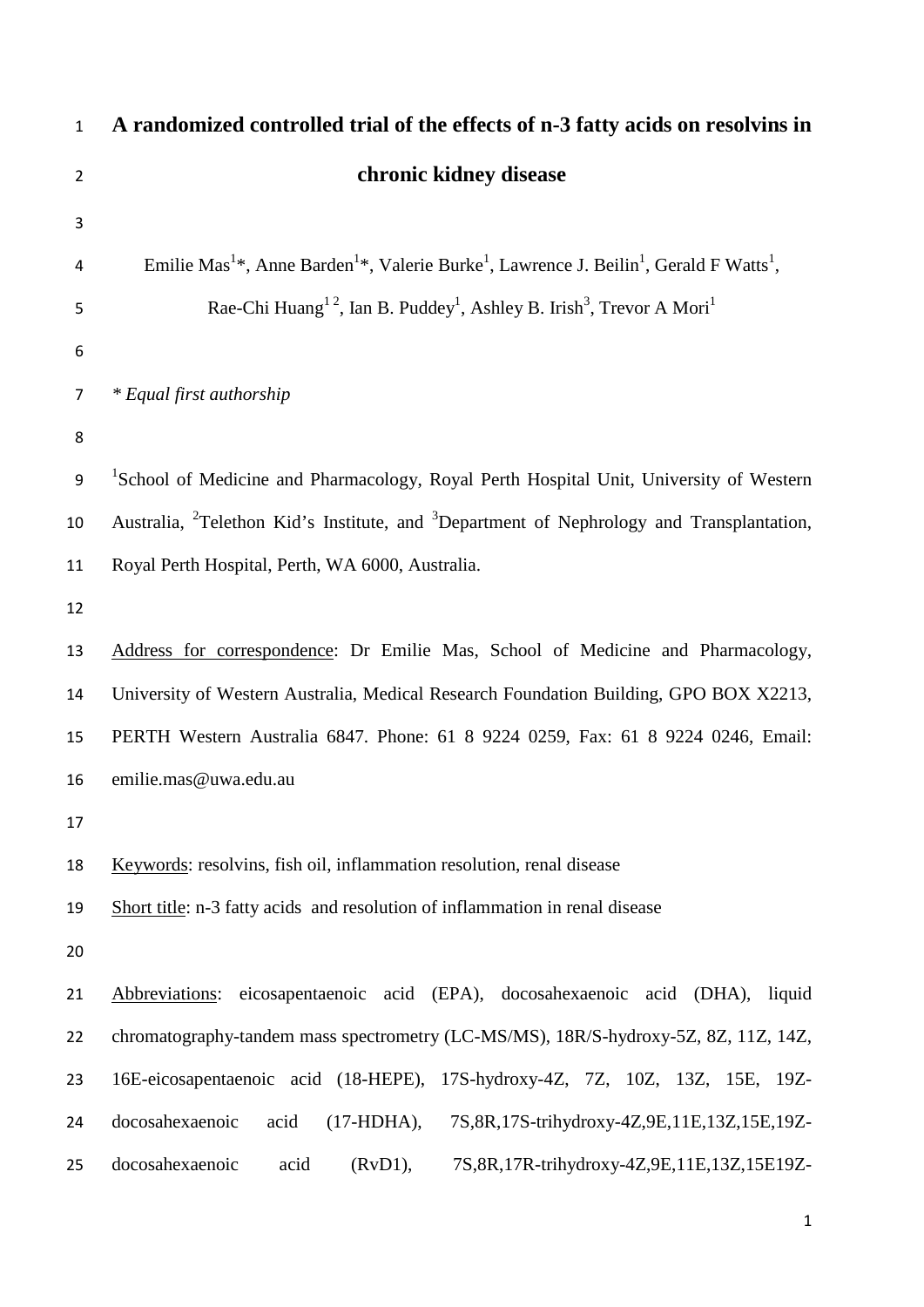docosahexaenoic acid (17R-RvD1), 7S,16R,17S-trihydroxy-4Z,8E,10Z,12E,14E,19Z- docosahexaenoic acid (RvD2), 10S,17S-dihydroxy-4Z,7Z,11E,13Z,15E,19Z- docosahexaenoic acid (10S,17S-diHDHA), 10R,17S-dihydroxy-4Z,7Z,11E,13E,15Z,19Z-29 docosahexaenoic acid (protectin D1, PD1), leukotriene  $B_4-d_4$  (LTB<sub>4</sub>-d<sub>4</sub>), ethylenediaminetetraacetic acid (EDTA); cardiovascular disease (CVD); chronic kidney disease (CKD); specialized proresolving lipid mediator (SPM); coenzyme Q10 (CoQ); end stage renal disease (ESRD); cyclooxygenase-2 (COX-2); butylated hydroxytoluene (BHT); 33 reduced glutathione (GSH); leukotriene B4-deuterated (LTB<sub>4</sub>-d4); tumor necrosis factor- alpha (TNF-α); interleukin-10 (IL-10); resolvin E1 (RvE1); body mass index (BMI); estimated glomerular filtration rate (eGFR).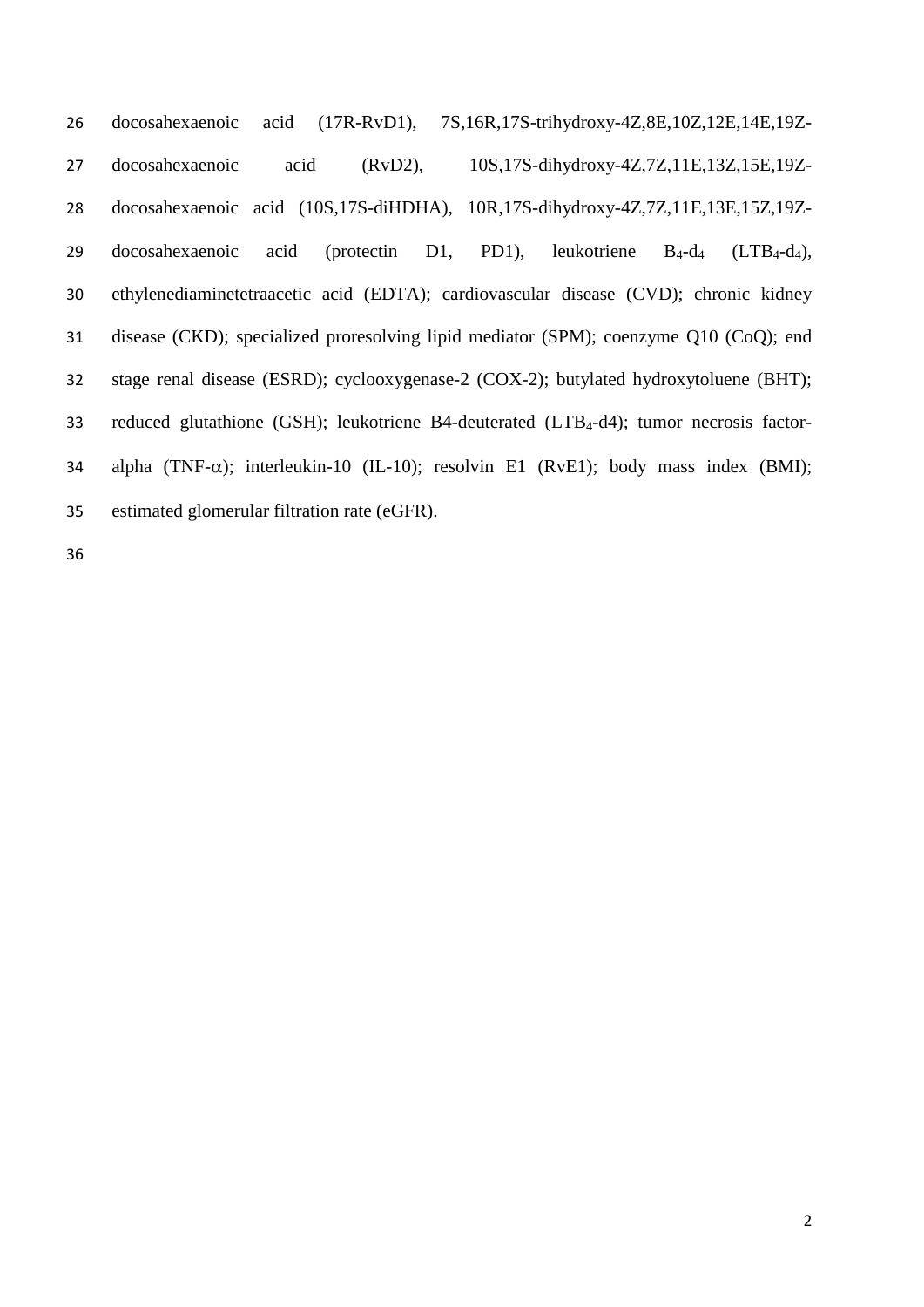#### **Abstract**

 **Background and objective:** The high incidence of cardiovascular disease (CVD) in chronic kidney disease (CKD) is related partially to chronic inflammation. n-3 Fatty acids have been shown to have anti-inflammatory effects and to reduce the risk of CVD. Specialized Proresolving Lipid Mediators (SPMs) derived from the n-3 fatty acids, eicosapentaenoic acid (EPA) and docosahexaenoic acid (DHA) actively promote the resolution of inflammation. This study evaluates the effects of n-3 fatty acid supplementation on plasma SPMs in patients with CKD.

 **Methods:** In a double-blind, placebo-controlled intervention of factorial design, 85 patients 46 were randomized to either n-3 fatty acids  $(4 \text{ g})$ , Coenzyme  $Q_{10}$  (CoQ) (200 mg), both supplements, or control (4 g olive oil), daily for 8 weeks. The SPMs 18-HEPE, 17-HDHA, RvD1, 17R-RvD1, and RvD2, were measured in plasma by liquid chromatography–tandem mass spectrometry before and after intervention.

 **Results:** Seventy four patients completed the 8 weeks intervention. n-3 Fatty acids but not CoQ significantly increased *(P<0.0001*) plasma levels of 18-HEPE and 17-HDHA, the upstream precursors to the E- and D- series resolvins, respectively. RvD1 was significantly increased (*P=0.036*) after n-3 fatty acids, but no change was seen in other SPMs. In regression analysis the increase in 18-HEPE and 17-HDHA after n-3 fatty acids was significantly predicted by the change in platelet EPA and DHA, respectively.

 **Conclusion:** SPMs are increased after 8 weeks n-3 fatty acid supplementation in patients with CKD. This may have important implications for limiting ongoing low grade inflammation in CKD.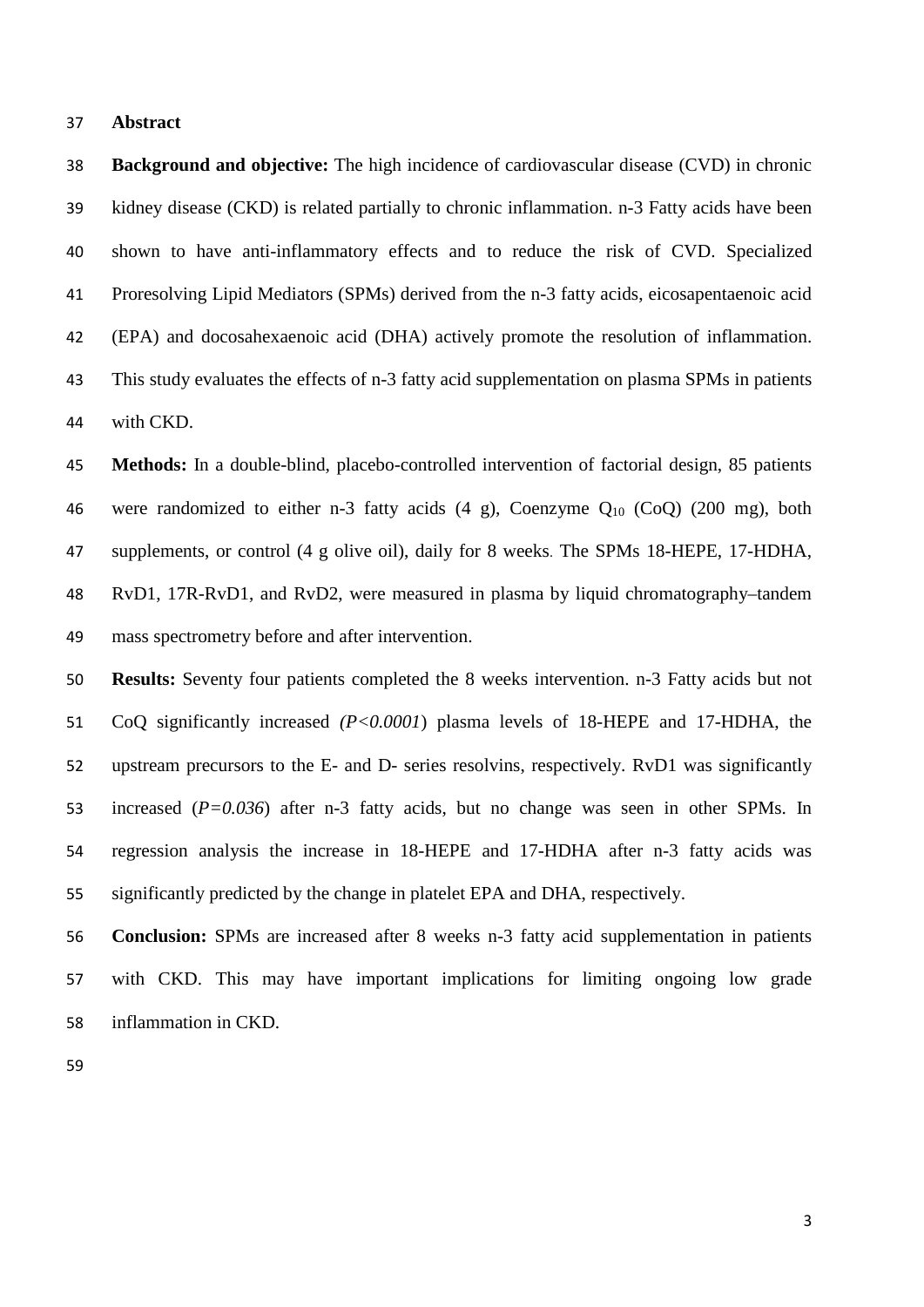## **1. Introduction**

 Individuals with chronic kidney disease (CKD) have up to a 10-20 fold greater risk of cardiac 62 death than age and sex-matched controls  $\frac{1}{2}$ [.](#page-14-0) CKD is associated with significant patient morbidity and mortality and the treatment of CKD by dialysis makes a large contribution to the growing health care costs. More than 50 % of deaths in stage 5 CKD patients receiving maintenance dialysis are due to cardiovascular disease (CVD), and the risk of coronary artery 66 disease increases exponentially with declining kidney function  $2.3$ . In the National Health and 67 Nutrition Examination Survey (NHANES II), renal function of less than 70ml/min/1.73m<sup>2</sup> 68 associated with a 51% increase in CVD death risk  $<sup>4</sup>$  $<sup>4</sup>$  $<sup>4</sup>$ , while the Atherosclerosis Risk in</sup> 69 Communities Study<sup>[5](#page-14-4)</sup> showed that GFR >15 and <59 ml/min/1.73m<sup>2</sup> associated with a 38% increase in risk of CVD death The increased incidence of CVD in CKD is explained in part, by an increased prevalence of traditional risk factors such as hypertension, diabetes mellitus, dyslipidemia, smoking, obesity and physical inactivity, and non-traditional risk factors including anaemia, abnormal calcium/phosphate metabolism, inflammation, malnutrition, 74 oxidative stress, and elevated lipoprotein (a)  $^{1}$ [.](#page-14-0) CKD is now considered a risk factor for all-75 cause mortality independent of CVD risk  $^{2, 3, 6, 7}$  $^{2, 3, 6, 7}$  $^{2, 3, 6, 7}$  $^{2, 3, 6, 7}$  $^{2, 3, 6, 7}$ .

 Inflammation plays an important role in acute and chronic kidney injury and may contribute to glomerular and tubulointerstitial damage. Unresolved inflammation promotes progressive glomerulosclerosis and interstitial fibrosis manifest as proteinuria and eventual 79 renal failure  $8, 9$  $8, 9$ . Resolution of inflammation is an active process regulated by novel autacoids 80 known as Specialized Proresolving Lipid Mediators (SPMs)  $^{10, 11}$  $^{10, 11}$  $^{10, 11}$  $^{10, 11}$ . SPMs are generated locally by polymorphonuclear leukocytes during the resolution of inflammation and include lipoxins derived from the n-6 fatty acid arachidonic acid (AA, 20:4n-6), and resolvins, protectins and maresins derived from the n-3 fatty acids eicosapentaenoic acid (EPA, 20:5n-3) and 84 docosahexaenoic acid (DHA,  $22:6n-3$ )<sup>[10](#page-15-1)</sup>. Several families of chemically and functionally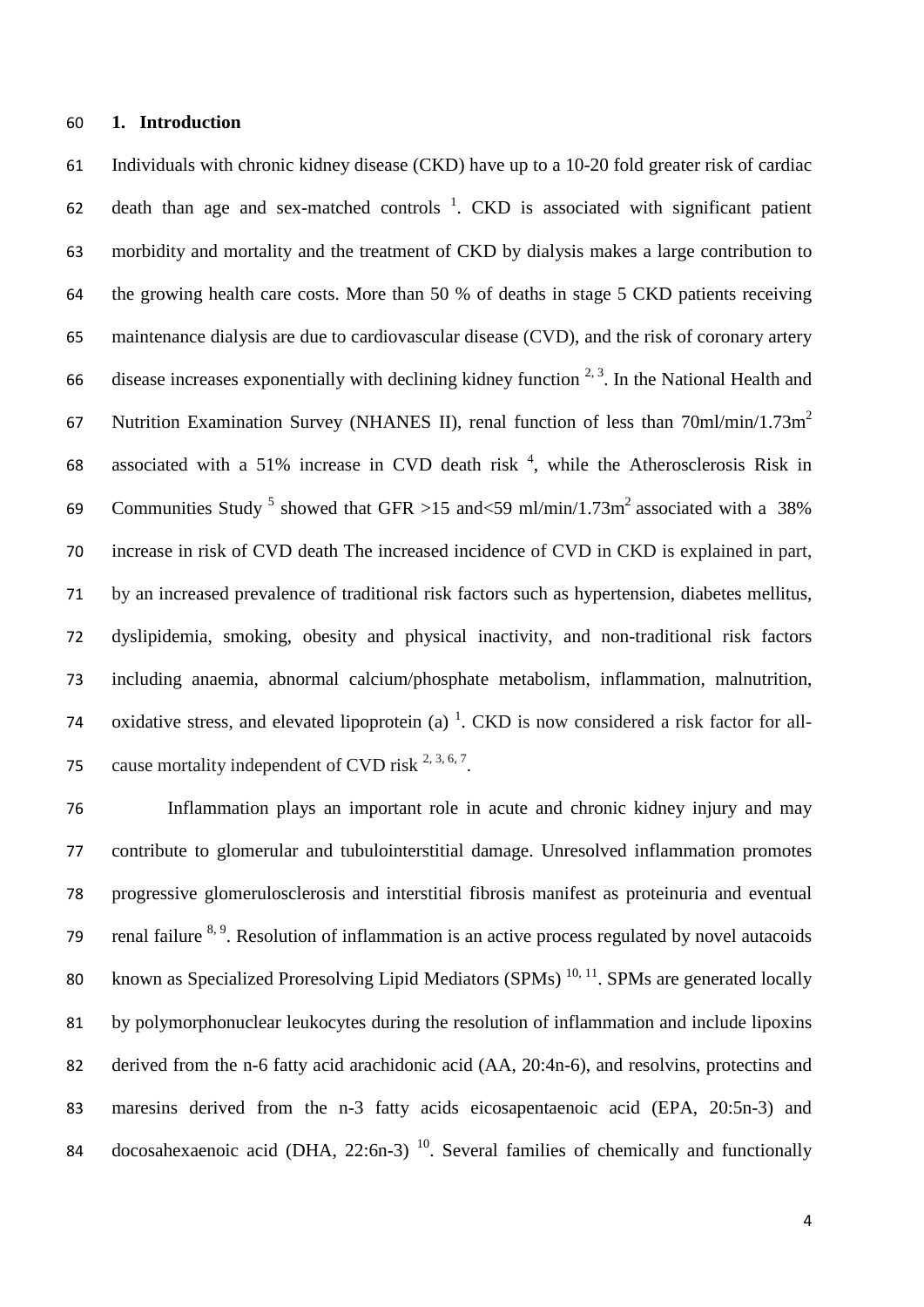distinct SPMs have been identified including E-series resolvins derived from EPA via P450 metabolism or aspirin-acetylated cyclooxygenase (COX-2), and D-series resolvins, protectins/neuroprotectins and maresins derived from DHA via lipoxygenase or aspirin acetylated COX-2<sup>[11](#page-15-2)</sup>. SPMs act at picogram-nanogram concentrations *in vivo* and directly block and limit excessive polymorphonuclear leukocyte chemotaxis. They inhibit pro- inflammatory cytokine production, increase anti-inflammatory cytokine synthesis, and activate specific G-coupled protein receptors on neutrophils and macrophages to enhance 92 clearance of cellular debris that is required for tissue homeostasis to be re-established  $^{11, 12}$  $^{11, 12}$  $^{11, 12}$  $^{11, 12}$ .

 n-3 fatty acids have been associated with cardiovascular protection and improve cardiovascular disease risk factors such as blood pressure, plasma triglycerides and 95 inflammation  $13, 14$  $13, 14$  $13, 14$ . We have also shown that n-3 fatty acid supplementation results in 96 elevated levels of SPMs in healthy volunteers  $15, 16$  $15, 16$  suggesting that they may contribute to altered immune function. In a randomized controlled trial that examined the main and additive effects of n-3 fatty acids and coenzyme Q10 (CoQ) on cardiovascular risk in patients with CKD we showed that n-3 fatty acid supplementation reduced blood pressure, heart rate 100 and plasma triglycerides . As there is no evidence to suggest that CoQ affects SPM, this 101 study utilized plasma samples from that trial to assess how n-3 fatty acid supplementation affected plasma SPM using a main effects analysis.

### **2. Materials and Methods**

**2.1. Study population**

 Men and women with chronic renal impairment, aged 25–75 years, were recruited from the renal units of Royal Perth, Sir Charles Gairdner and Fremantle Hospitals, in Perth, 109 Western Australia. All participants had estimated (e)GFR  $> 15$  and  $< 60$  ml/min/1.73m<sup>2</sup>, and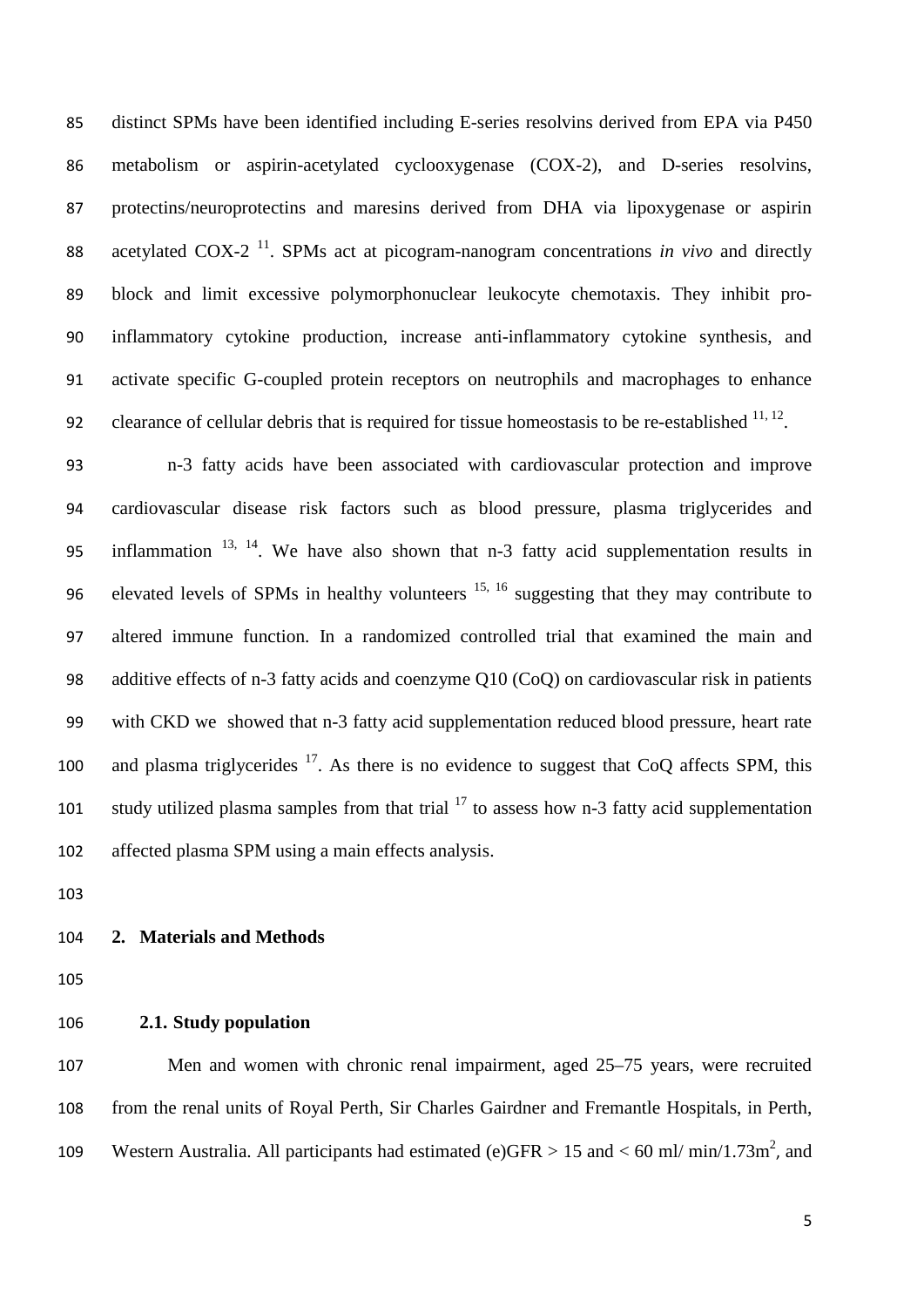110 serum creatinine  $<$  350 mmol/l  $^{18}$  $^{18}$  $^{18}$ . Patients were current nonsmokers and were excluded if 111 they had angina pectoris; major surgery; a cardiovascular event or diagnosis of CVD; BP > 170/100mmHg; diabetes; liver disease; nephrotic syndrome (proteinuria >3 g/day or protein/creatinine ratio >300 mg/mmol); or haemoglobin < 110 g/l. Patients were excluded if they regularly took nonsteroidal anti-inflammatory or immunosuppressive drugs, nitrates 115 (including Viagra); ate  $\geq 1$  fish meal per week or regularly took fish oil supplements; or if they consumed an average of > 4 standard alcoholic drinks/day. Antihypertensive or lipid- lowering medication were not criteria for exclusion. The study was approved by the ethics committees of the three hospitals in accordance with the declaration of Helsinki and all patients gave informed written consent. The study was registered with the Australian Clinical Trials Register (ACTRN012605000088640). The CONSORT statement for this trial has been 121 published with the main outcomes from this trial .

#### **2.2. Study design**

 During a 3-week familiarization period, participants continued their usual diet and alcohol intake. After collection of baseline measurements, they were stratified by age and BMI, and randomized to one of 4 groups to take either: n-3 fatty acids (4g daily), coenzyme Q (200mg/day), the treatments combined or control (4 g/day olive oil) in a double-blind, placebo-controlled intervention of 8 weeks duration. Randomization was conducted by a statistician not involved in the study using computer-generated random numbers. n-3 Fatty 130 acid capsules (Omacor®, Solvay Pharmaceuticals, Pymble, NSW, Australia) contained 460 mg EPA, 38 mg docosapentaenoic acid, 380 mg DHA and 4.1 mg α-tocopherol per 1000 mg capsule. Control capsules were olive oil (1000 mg) (Cardinal Health Australia, Braeside, Victoria, Australia). CoQ and placebo capsules (50 mg) were provided by Blackmores Australia (Balgowlah, NSW, Australia). Capsules were taken as two 1g n-3 fatty acids or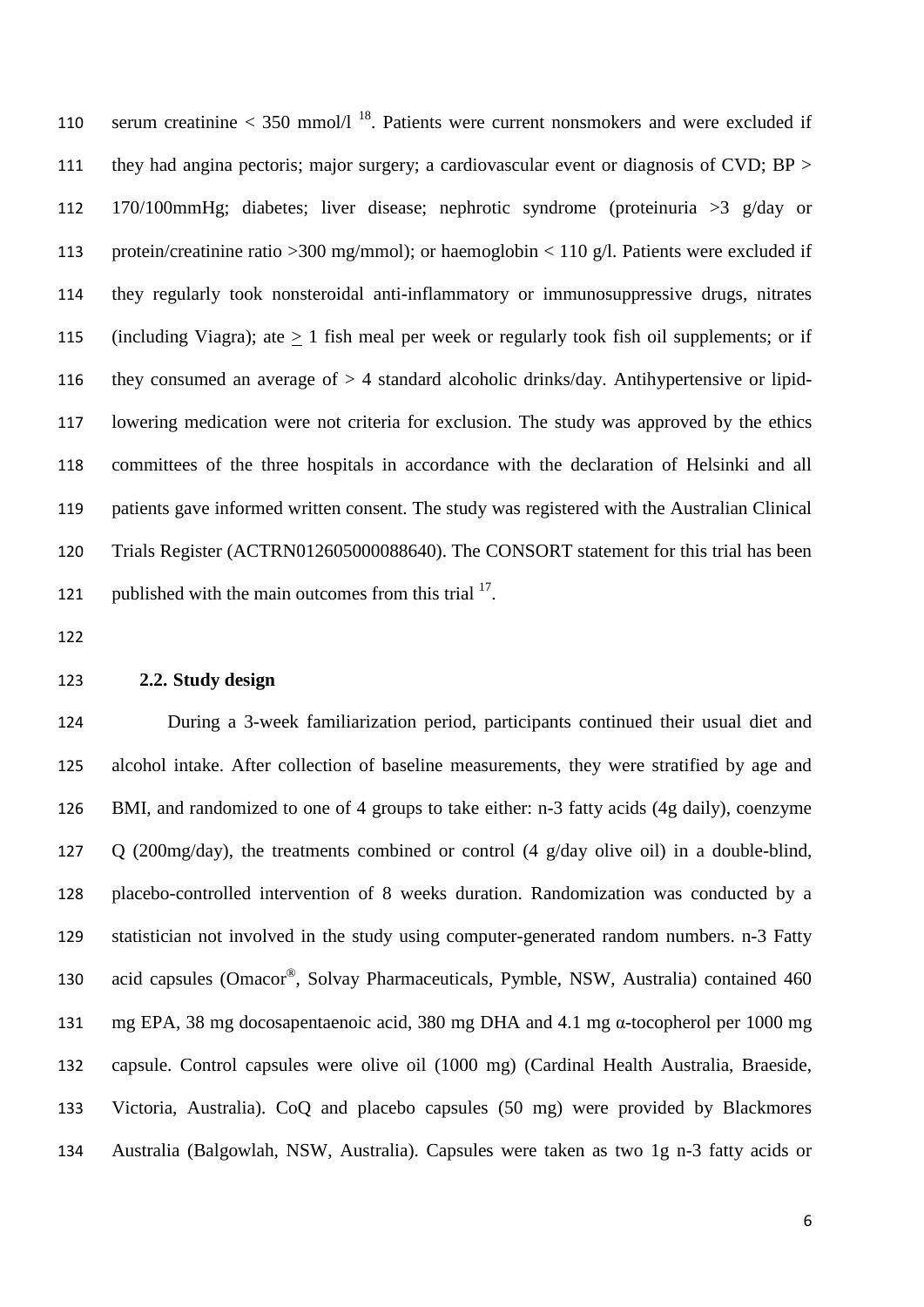135 control, and 2 X 50 mg CoQ or placebo, twice daily with meals.

 Volunteers were asked to maintain their usual diets, medications, alcohol intake and physical activity and not to alter their lifestyle during the intervention. All measurements were performed at baseline and during the last week of intervention. Compliance with the supplements was monitored by capsule count and measurement of platelet fatty acids.

### **2.3. Measurement of fatty acid composition**

 Platelet phospholipid fatty acids are recognised as a reliable measure of compliance 143 with fatty acids intake. This measure was used to determine the compliance with n-3 fatty 144 acid intake in the patients. Platelet phospholipid fatty acids were measured by gas 145 chromatography as previously described . Samples were extracted with 2 ml chloroform/methanol (2:1; vol:vol). Fatty acid methyl esters were analysed by gas liquid chromatography using an Agilent Technologies model 7890A gas chromatograph (Santa Clara, CA). The column was a Supelco SP-2560 (100 m x 0.25 mm ID x 0.20 µm; 149 Bellefonte, PA) with a temperature program as follows:  $180^{\circ}$ C (1.75 min), then  $5^{\circ}$ C/min to 200°C (held 1.75 min), then 10°C/min to 240°C (held 4.5 min) using hydrogen as carrier gas at a split ratio of 30:1. Peaks were identified by comparison with a known standard mixture.

## **2.4. Measurement of SPMs**

 Fasted blood samples were collected into EDTA/BHT/GSH for measurement of plasma SPMs. Baseline and end of intervention samples were measured in the same assay to minimize within-subject variation. Briefly, plasma (1 ml) and internal standard leukotriene 157 B<sub>4</sub>-d<sub>4</sub> (LTB<sub>4</sub>-d<sub>4</sub>) (500 pg) were acidified with 2ml of 100mM sodium acetate pH 3, applied to solid phase extraction cartridges (Bond Elut C18 500mg, Agilent Technologies, Lake Forrest, CA, USA), and washed with water and hexane. The SPMs were eluted with ethyl acetate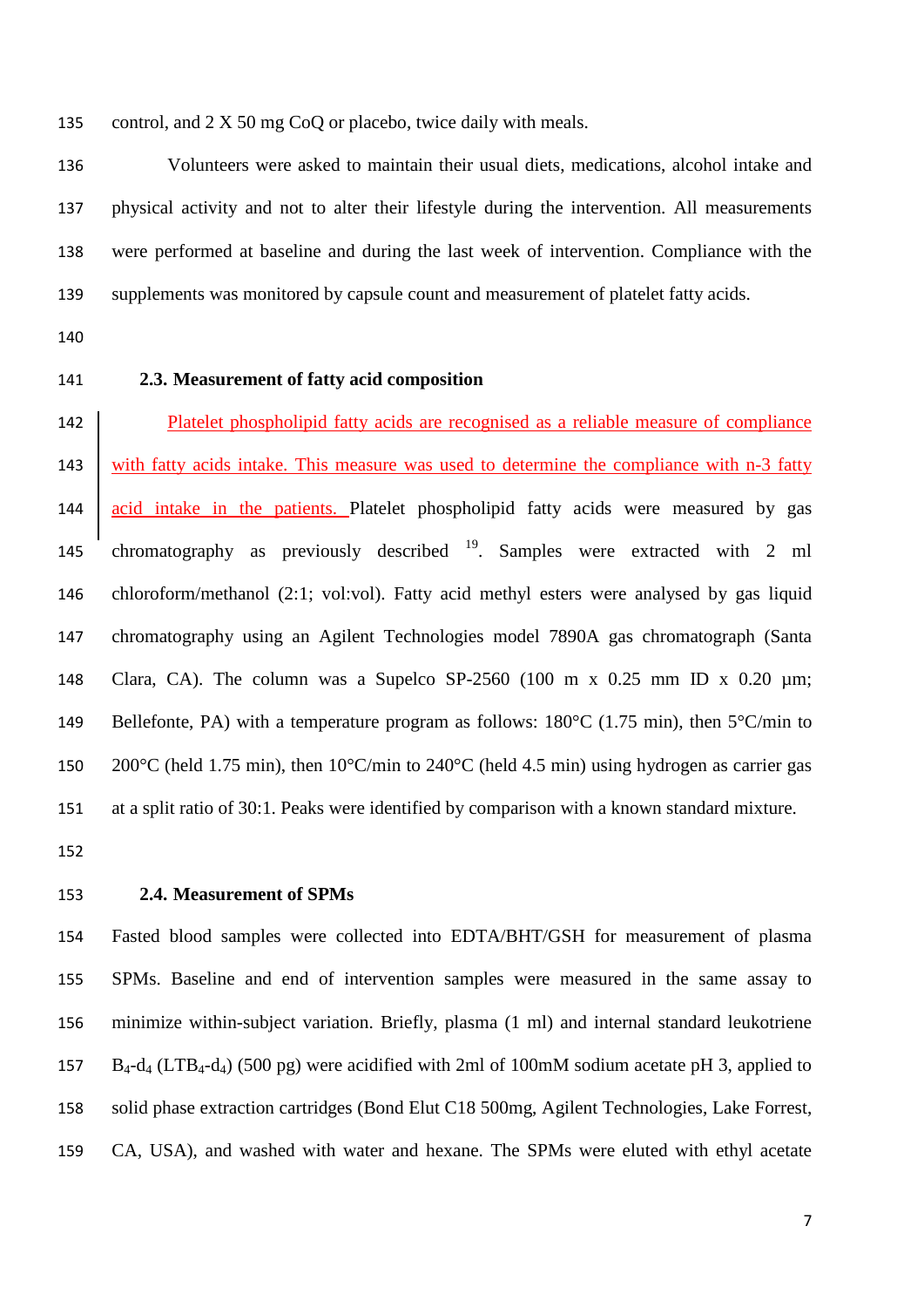(2ml), dried under nitrogen and reconstituted in 120µl of 5mM ammonium acetate (pH=8.9) 161 and methanol (50/50; v/v) for analysis by LC-MS/MS (injection volume 50  $\mu$ l). The standards 18R/S-hydroxy-5Z, 8Z, 11Z, 14Z, 16E-eicosapentaenoic acid (18-HEPE), 17S- hydroxy-4E, 7Z, 10Z, 13Z, 15Z, 19Z-docosahexaenoic acid (17-HDHA), 7S,8R,17R- trihydroxy-4Z,9E,11E,13Z,15E19Z-docosahexaenoic acid (17R-RvD1), 7S,16R,17S- trihydroxy-4Z,8E,10Z,12E,14E,19Z-docosahexaenoic acid (RvD2), 10S,17S-dihydroxy- 4Z,7Z,11E,13Z,15E,19Z-docosahexaenoic acid (10S,17S-diHDHA) and leukotriene B4-d4 (LTB4-d4) were purchased from Cayman Chemicals (Ann Arbor, MI, USA). The PD1 standard was kindly provided as a gift by Professor Charles N. Serhan (Harvard Medical School, Boston, Massachusetts, USA). The SPMs were quantitated using a Thermo Scientific 170 TSQ Quantum <sup>Ultra</sup> Triple Quadrupole LCMS System (ThermoFisher Scientific, Waltham, MA, USA) equipped with an electrospray ionization source (ESI) operated in negative ion mode. Liquid chromatography was performed on a Zorbax Eclipse XDB C18 column (2.1 x 100mm x 3.5um, Agilent Technologies, Santa Clara, CA, USA) as previously described by 174 our group  $^{15, 16}$  $^{15, 16}$  $^{15, 16}$ .

**2.5. Statistical analysis**

 Analyses included only participants who completed the trial. Baseline measures were compared using one-way analysis of variance. Univariate analysis was performed using SPSS 15.0 (SPSS Inc., Chicago, Illinois, USA) and assessed main effects and interactive effects of 8 weeks of n-3 fatty acids and CoQ treatment on plasma SPMs adjusting for baseline values. Regression analysis was used to assess the relationship between changes in platelet n-3 fatty acids, eGFR and C-reactive protein (CRP) with plasma SPMs at baseline and after intervention adjusting for baseline values.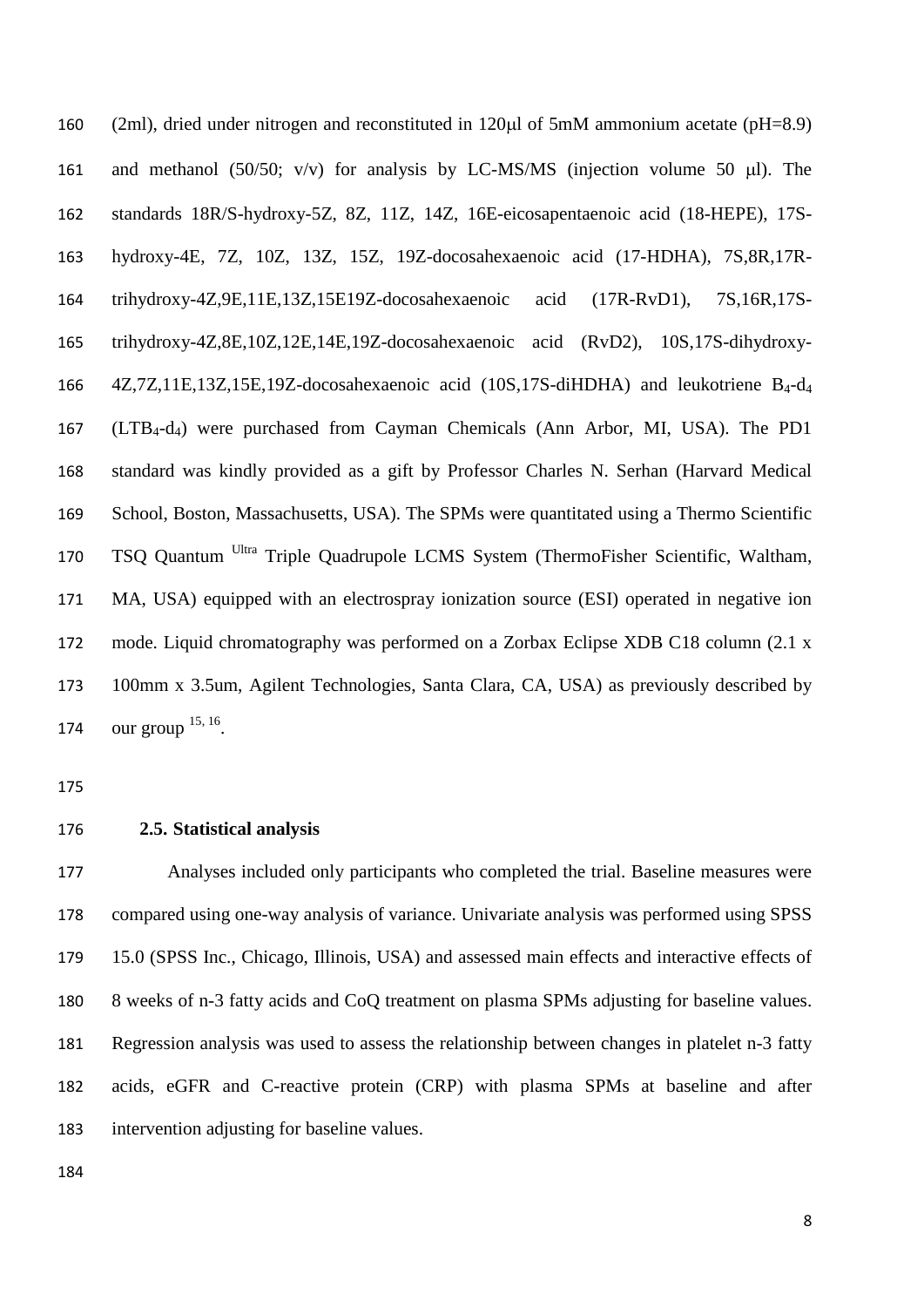**3. Results**

#### **3.1. Patient Characteristics**

188 The CONSORT diagram for the study has been previously published, Mori et al.  $^{17}$  $^{17}$  $^{17}$ . At baseline there were 63 men and 22 women aged 56.5±1.4 years with a BMI of 27.3±0.5 190  $\text{kg/m}^2$  and clinic BP of  $125.0 \pm 1.7$  /  $72.3 \pm 0.9 \text{mmHg}$ . Mean eGFR was  $35.8 \pm 1.2$ 191 ml/min/1.73m<sup>2</sup> (range 17.3–58.1 ml/min/ 1.73m<sup>2</sup>) (stages 3–4 CKD) <sup>[18](#page-15-9)</sup>. Baseline characteristics (Table 1) of the 74 patients that completed the trial (54 men and 20 women) 193 confirmed the groups were well matched .

- 
- 

## **3.2. Effects of n-3 fatty acids on platelet phospholipid fatty acids**

 Baseline platelet phospholipid fatty acids were not different between the groups (Table 2). The changes in long-chain n-3 fatty acids confirmed compliance with capsule intake (Table 2). EPA (20:5n-3) and DHA (22:6n-3) were both increased (*P<0.0001*) and arachidonic acid (20:4n-6) was reduced (*P*=*0.027*) in the two groups consuming n-3 fatty acids relative to the groups not supplemented with n-3 fatty acids (Table 2).

## **3.3. Effects of n-3 Fatty acids on Plasma SPMs**

 Baseline concentrations of 18-HEPE, 17-HDHA, RvD2, RvD1 and 17R-RvD1 were not different between the groups (Table 3). There were no significant main effects of CoQ on plasma SPMs. The results are presented for the main effect of n-3 fatty acids after 8 weeks supplementation and compares the two groups taking n-3 fatty acids with the two groups not taking n-3 fatty acids. n-3 Fatty acids significantly increased plasma levels of the pathway precursors 18-HEPE (E-series resolvin from EPA) (*P<0.0001*), and 17-HDHA (D-series resolvin from DHA) (*P<0.0001*) (Table 3, Figure 1). Plasma RvD1 (D-series resolvin from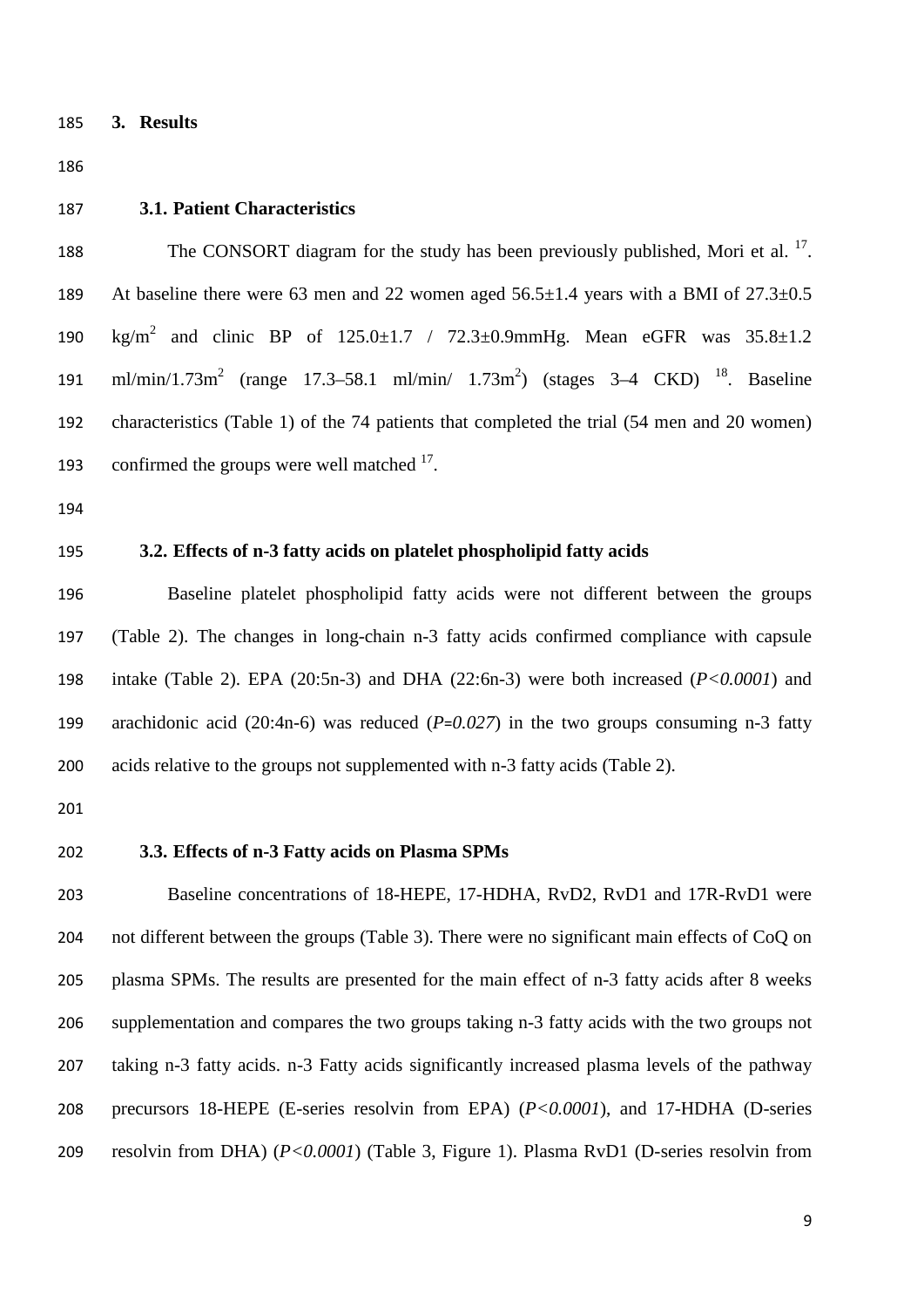DHA) was increased significantly (*P<0.05*) after n-3 fatty acid supplementation (Table 3, Figure 1), but no change was observed for the D-series resolvins 17R-RvD1 or RvD2 (Table 3). Plasma levels of 10S,17S-diHDHA and protectin PD1 were below the limit of 213 quantification as assessed by Mas et al. .

 In regression analysis adjusting for baseline measures, the post-intervention concentration of plasma 18-HEPE and 17-HDHA were significantly related to the increased in platelet levels of EPA (*P<0.01*) and DHA (*P<0.02*), respectively. The relationship between the change in RvD1 and the change in platelet DHA after supplementation with n-3 fatty acids did not reach statistical significance (*P=0.062*).

 There were no significant relationships between any of the SPMs and renal function or CRP at baseline or after n-3 fatty acid supplementation.

### **4. Discussion**

 Our study has shown for the first time that supplementing patients with CKD for 8 weeks with 4 g/d of n-3 fatty acids enhances the synthesis of SPMs that promote resolution of inflammation. This finding may have important implications related to limiting ongoing low grade inflammation in CKD. The study showed that n-3 fatty acids significantly increased RvD1 and the upstream precursors of the E-series and D-series resolvins, 18-HEPE and 17- HDHA, respectively. RvD2 and 17R-RvD1 were not significantly different after n-3 fatty acid supplementation.

 Plasma 18-HEPE in patients taking n-3 fatty acids was increased 4-5-fold relative to the group not taking n-3 fatty acids and was significantly related to the increase in platelet EPA. Plasma 17-HDHA was 1-2 fold higher in the n-3 fatty acid group and was significantly related to the increase in platelet DHA after n-3 fatty acid supplementation. Patients with 234 CKD have reduced levels of plasma n-3 fatty acids compared with healthy individuals  $^{20}$  $^{20}$  $^{20}$ , and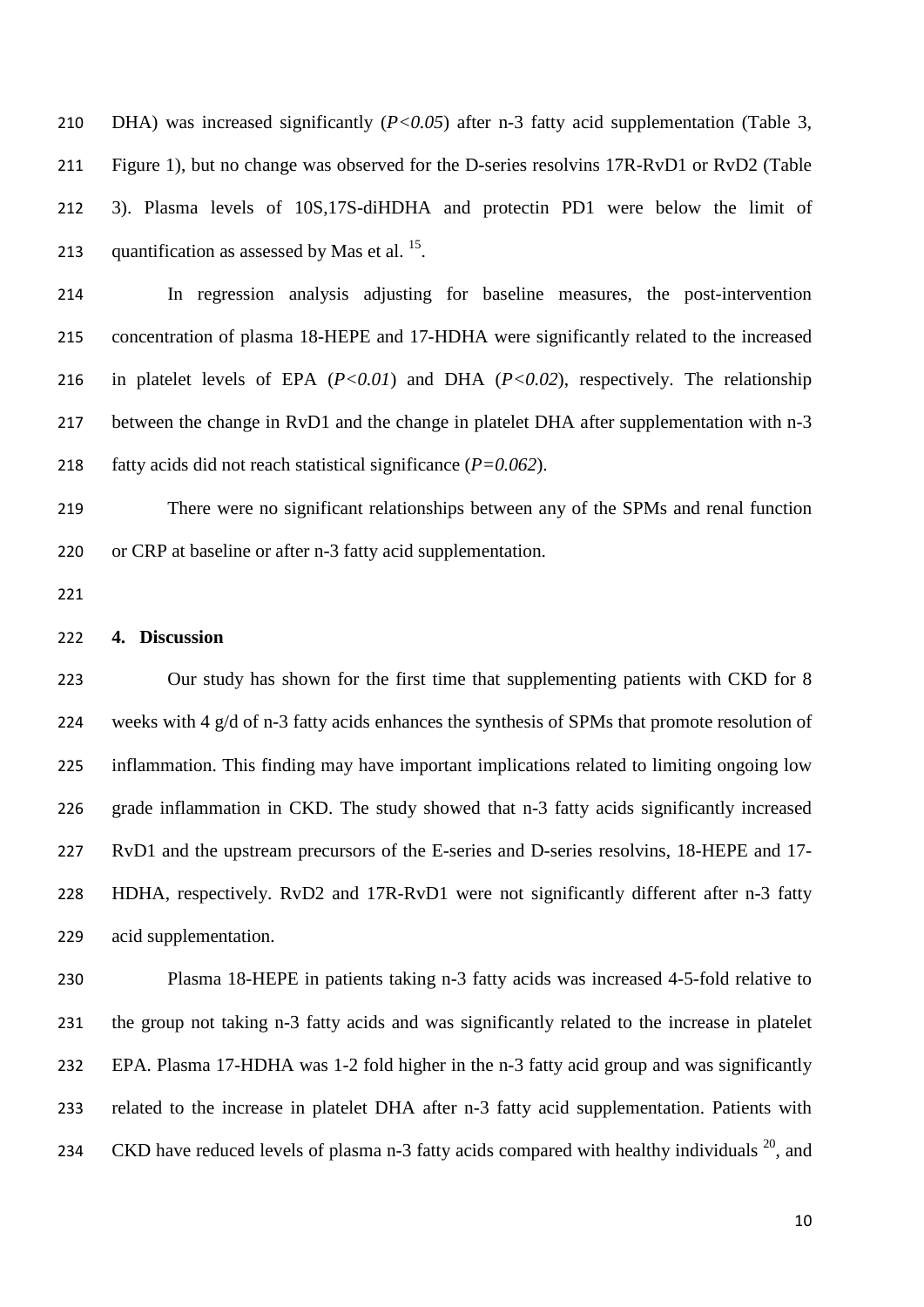thus a reduced capacity to synthesize SPMs under basal conditions. Therefore, the finding that supplementing CKD patients with n-3 fatty acids can reverse these deficiencies is clinically significant.

 The fact that RvD1 and 17-HDHA were significantly increased with n-3 fatty acids in our study is important because both of these SPMs have been shown to be biologically active. In a mouse model of acute kidney injury, 17-HDHA and RvD1 are generated after ischemia reperfusion injury in plasma and kidney tissue with or without DHA administration 242 suggesting they are important in renal injury  $2<sup>1</sup>$ . The increase in 17-HDHA may be clinically important because it can affect a number of different immune mechanisms relevant to the 244 progression of renal disease including promotion of phagocytosis , suppression of the 245 proinflammatory cytokines that mediate renal injury  $^{23}$  $^{23}$  $^{23}$ , and activating differentiation of B cells into antibody secreting cells that are important for a functional humoral immune 7 response .

 In animal models, administration of RvD1 protects renal function and reduces morphologic renal injury if given before or within 10 minutes of inducing ischemia 250 reperfusion injury  $^{21}$  $^{21}$  $^{21}$ . RvD1 limits interstitial kidney fibrosis, reduces leukocyte accumulation 251 and limits leukocyte activation . These findings suggest that RvD1 can protect against the initial insult causing renal injury as well as limiting inflammation that associates with fibrosis and progression of renal disease. RvD1 is known to block macrophage Toll-like receptors a 254 family of transmembrane proteins that mediate the inflammatory response  $^{11, 21, 25, 26}$  $^{11, 21, 25, 26}$  $^{11, 21, 25, 26}$  $^{11, 21, 25, 26}$  $^{11, 21, 25, 26}$  $^{11, 21, 25, 26}$ . This is 255 relevant to renal injury as Toll-like receptors are present on kidney epithelial cells and have 256 been implicated in the progression of the renal disease  $^{28}$  $^{28}$  $^{28}$ . In animal models RvD1 has been shown to increase the synthesis of anti-inflammatory cytokines that protect against renal 258 damage  $^{29, 30}$  $^{29, 30}$  $^{29, 30}$  $^{29, 30}$ . These effects may be partly due to inhibition of maladaptive activation of genes 259 that cause leukocyte activation and adhesion .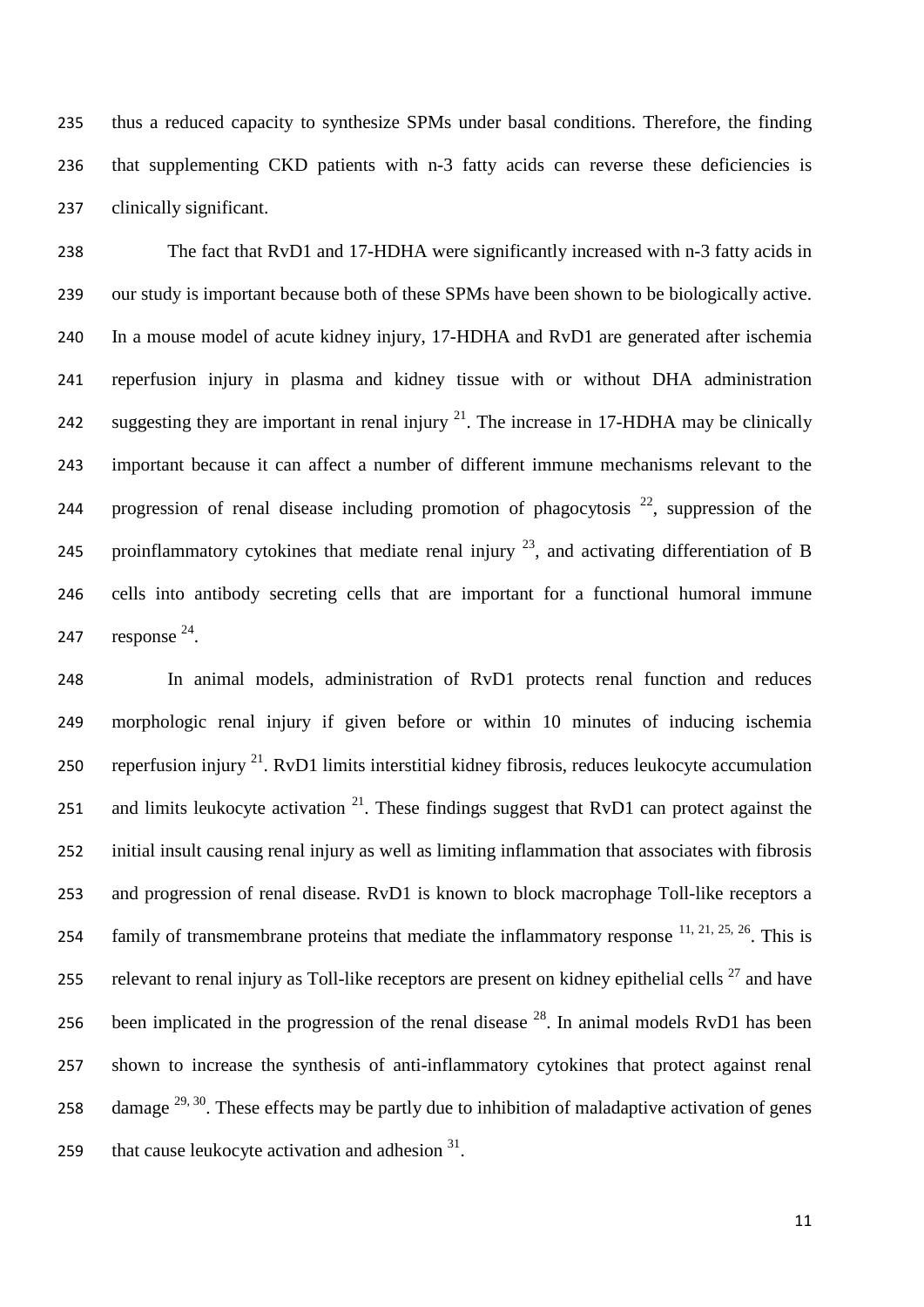RvE1 is a downstream product of 18-HEPE that has been shown to reduce fibrosis in 261 a mouse model of renal fibrosis . It is possible that like 18-HEPE, the E-series resolvins could have been elevated after n-3 fatty acid supplementation, however, we could not confirm this as the E-series resolvin standards were not available to us.

 We have previously reported that n-3 fatty acid supplementation in these CKD 265 patients did not affect renal function or  $CRP<sup>17</sup>$  $CRP<sup>17</sup>$  $CRP<sup>17</sup>$ . We found no relationship between SPMs at baseline or after supplementation with either renal function or CRP. There are mixed reports regarding the effects of n-3 fatty acids on CRP in CKD patients. CRP levels were unchanged in patients with stage 4-5 CKD, who were given 1.8g or 3.6g of n-3 fatty acids daily for 10 269 weeks <sup>33</sup>, and in hemodialysis patients that received 3g/day of n-3 fatty acids for 2 months<sup>[34](#page-17-6)</sup>. In contrast, a significant reduction in CRP was observed in hemodialysis patients after 4 271 months supplementation with n-3 fatty acids (900mg/day)<sup>[35](#page-17-7)</sup>, and in patients with end-stage 272 renal disease who were given  $1.56g/day$  of n-3 fatty acids for 6 months  $36$ . It has been suggested that n-3 fatty acids are more effective when CRP is elevated at baseline and this 274 may in part have contributed to the different study outcomes  $37, 38$  $37, 38$ .

 Limitations in our study include the relatively short period of n-3 fatty acid supplementation, the small numbers of patients and the severity of renal disease. A larger study of longer duration in patients with more advanced renal disease may be necessary to see significant effects of n-3 fatty acids on renal function. We also did not measure other markers of inflammation such as cytokines in this study. Future studies measuring SPMs and cytokines may provide a broader insight into the mechanisms associated with any beneficial effect of n-3 fatty acids.

 In conclusion, n-3 fatty acid supplementation for 8 weeks increases the synthesis of SPMs that are vital for the resolution of inflammation and return to homeostasis. This study suggests that long term n-3 fatty acid supplementation is a potential therapy for limiting the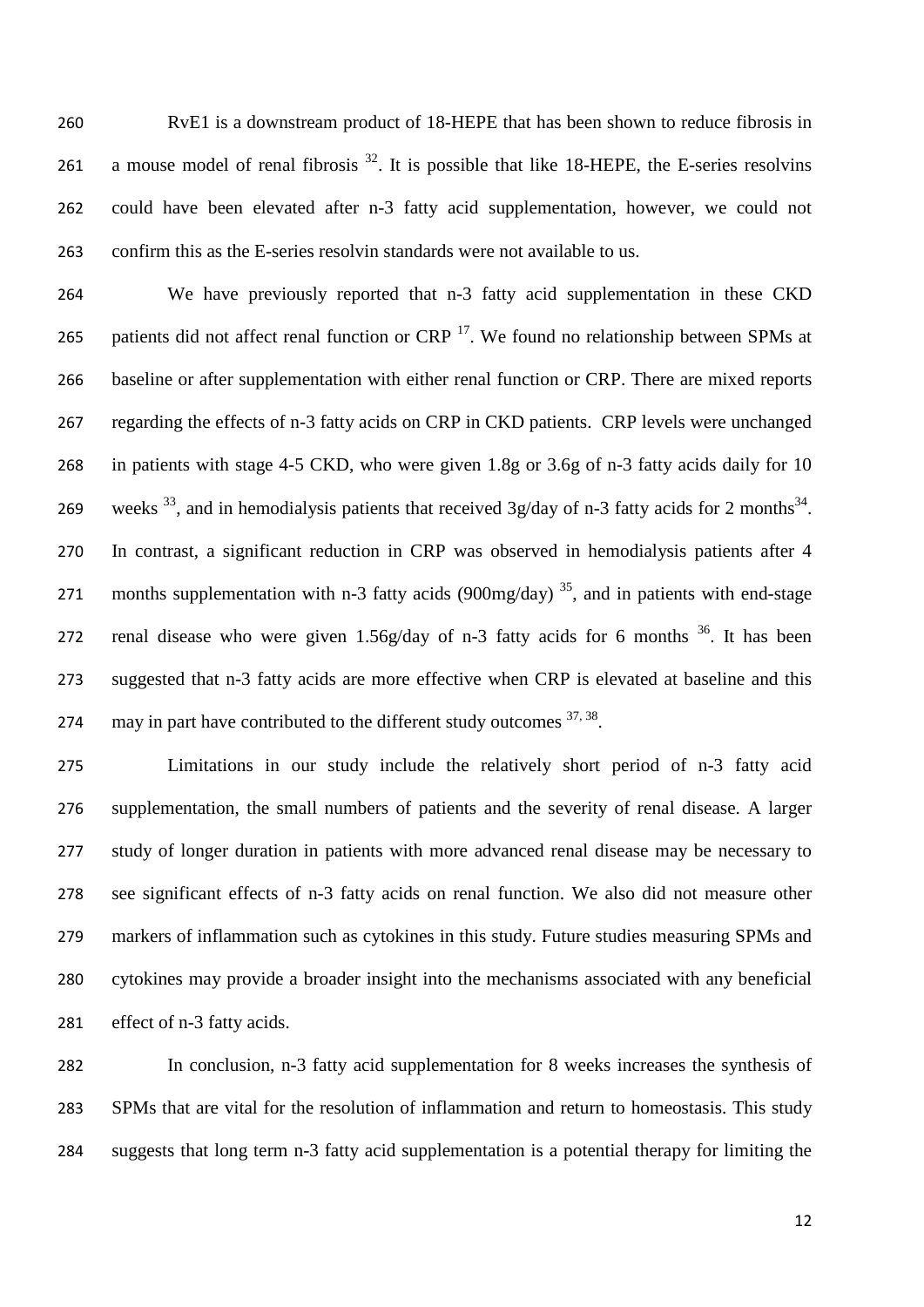low grade inflammation that associates with, and exacerbates, the progression of chronic kidney disease.

## **Acknowledgements**

 We thank Jackie Mansour, Christine Cowpland, Noeline Atkins and Lynette McCahon for diet counselling, nursing and technical assistance. We thank the renal physicians from Royal Perth Hospital (Dr Mark Thomas, Dr Barry Saker, Dr Kevin Warr), Fremantle Hospital (Dr Paolo Ferrari, Dr Helen Rhodes, Dr Hemant Kulkarni) and Sir Charles Gairdner Hospital (Dr Brian Hutchison, Dr Neil Boudville, Dr Grant Luxton, Dr Harry Moody, Dr Steven Richards) 294 for their assistance in the recruitment of patients. Omacor<sup>®</sup> capsules were donated by Solvay Pharmaceuticals, Pymble, NSW, Australia. Coenzyme Q10 and placebo capsules were donated by Black mores Australia, Balgowlah, NSW, Australia. All the authors declared no competing interests.

## **Statement of authorship**

 Emilie Mas developed the LCMSMS method, analysed samples using mass spectrometry, assisted in the interpretation of the data and writing of the manuscript.

 Valerie Burke performed the statistical analyses and contributed to the revision of the manuscript.

 Anne Barden contributed to the statistical analysis, interpretation of results and writing of the manuscript.

 Ashley B. Irish was involved in the study design, obtaining funding and recruitment of patients, interpretation of results and the revision of the manuscript.

Lawrence J. Beilin was involved in the study design, obtaining funding, interpretation of

results and the revision of the manuscript.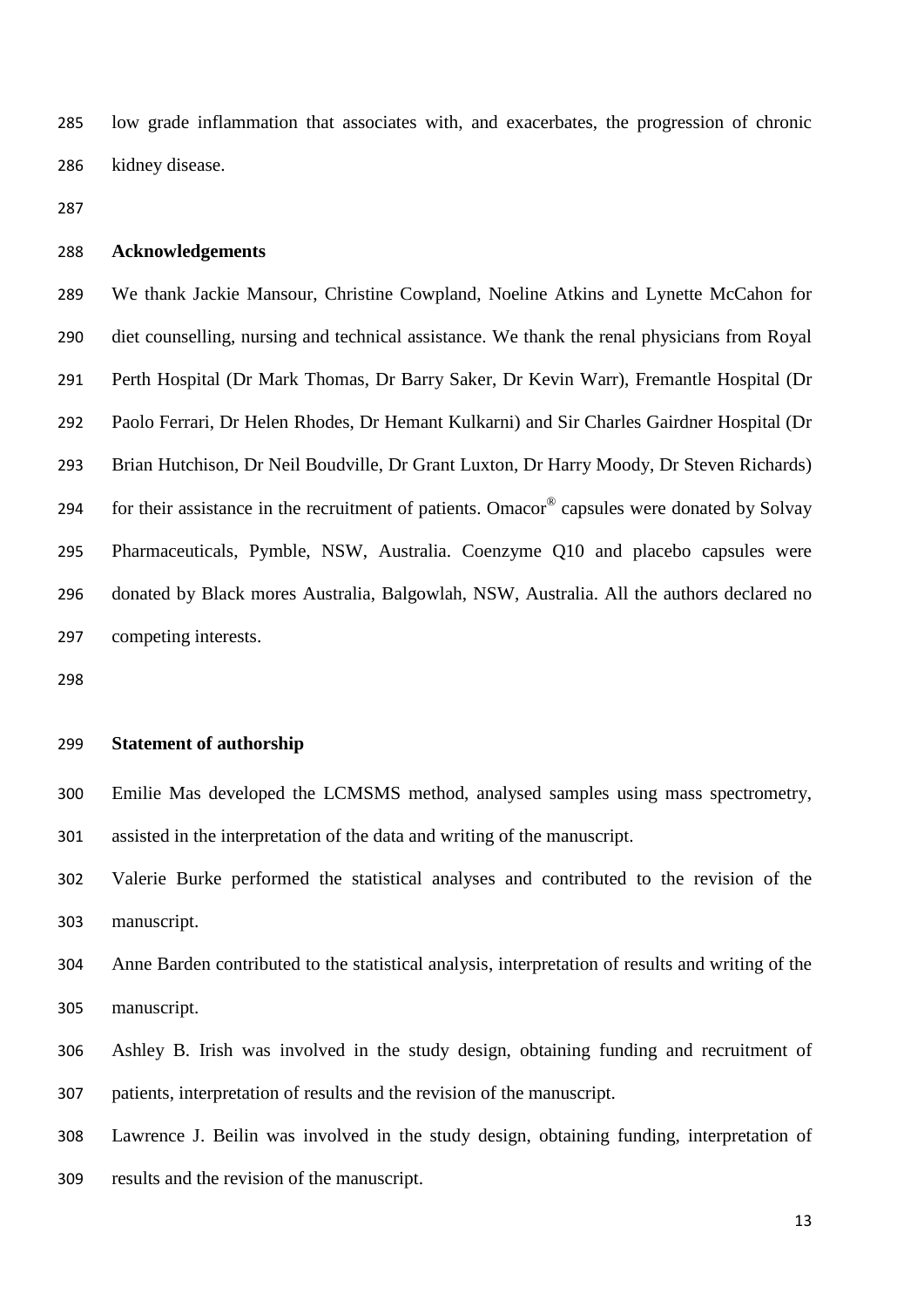| 310 | Gerald F Watts was involved in the study design, obtaining funding, interpretation of results |
|-----|-----------------------------------------------------------------------------------------------|
| 311 | and the revision of the manuscript.                                                           |
| 312 | Ian B. Puddey was involved in the study design, obtaining funding, interpretation of results  |
| 313 | and the revision of the manuscript.                                                           |
| 314 | Rae-Chi Huang was involved in obtaining funding, interpretation of results and the revision   |
| 315 | of the manuscript.                                                                            |
| 316 | Trevor A Mori is the principal investigator and was involved in the study design, obtaining   |
| 317 | funding, interpretation of results and the revision of the manuscript.                        |
| 318 | All the authors have read the manuscript, agreed on the experimental findings, data           |
| 319 | interpretation and presentation before submission. All authors read and approved the final    |
| 320 | version of the paper.                                                                         |
|     |                                                                                               |
| 321 |                                                                                               |
| 322 | <b>Conflict of Interest statement</b>                                                         |
| 323 | None                                                                                          |
| 324 |                                                                                               |
| 325 | <b>Funding sources</b>                                                                        |
| 326 | The study was supported by grants from the National Health and Medical Research Council       |
| 327 | of Australia [APP303151 and APP1010495] and the National Heart Foundation of Australia        |
| 328 | [G 09P 4280]. Emilie Mas is supported by the Medical Research Foundation of Royal Perth       |
| 329 | Hospital. Trevor Mori and Rae-Chi Huang are National Health and Medical Research              |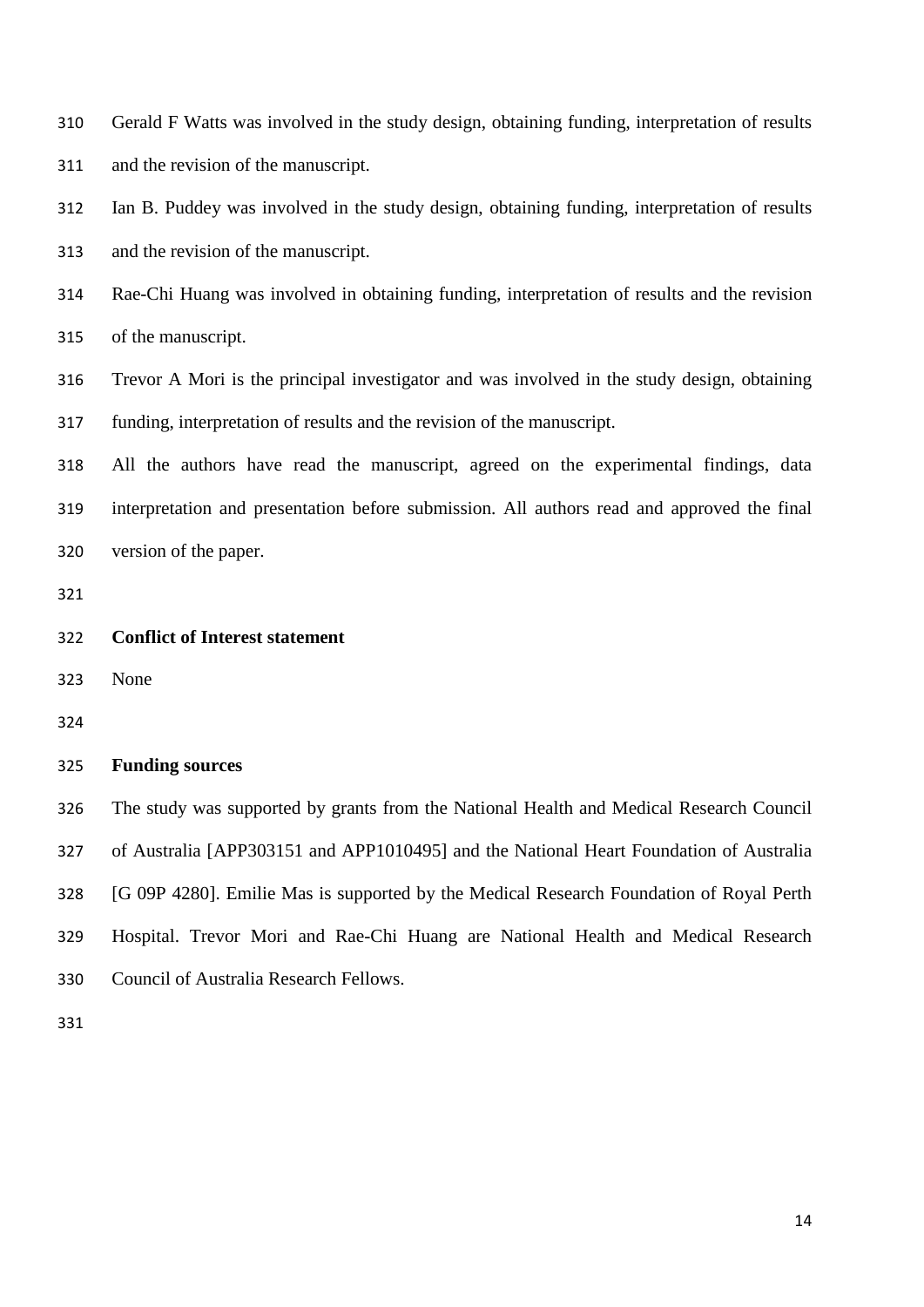#### **References**

- <span id="page-14-0"></span>1. Johnson DW, Craven AM, Isbel NM. Modification of cardiovascular risk in hemodialysis
- patients: an evidence-based review. Hemodialysis international International Symposium on
- Home Hemodialysis. 2007;**11**:1-14.
- <span id="page-14-1"></span>2. Go AS, Chertow GM, Fan D, McCulloch CE, Hsu CY. Chronic kidney disease and the
- risks of death, cardiovascular events, and hospitalization. The New England journal of medicine. 2004;**351**:1296-305.
- <span id="page-14-2"></span> 3. Briasoulis A, Bakris GL. Chronic kidney disease as a coronary artery disease risk equivalent. Current cardiology reports. 2013;**15**:340.
- <span id="page-14-3"></span> 4. Muntner P, He J, Hamm L, Loria C, Whelton PK. Renal insufficiency and subsequent death resulting from cardiovascular disease in the United States. Journal of the American Society of Nephrology : JASN. 2002;**13**:745-53.
- <span id="page-14-4"></span> 5. Manjunath G, Tighiouart H, Ibrahim H, MacLeod B, Salem DN, Griffith JL, et al. Level of kidney function as a risk factor for atherosclerotic cardiovascular outcomes in the community. Journal of the American College of Cardiology. 2003;**41**:47-55.
- <span id="page-14-5"></span> 6. Baber U, Auguste U. Patients with chronic kidney disease/diabetes mellitus: the high-risk profile in acute coronary syndrome. Current cardiology reports. 2013;**15**:386.
- <span id="page-14-6"></span> 7. Tonelli M, Muntner P, Lloyd A, Manns BJ, Klarenbach S, Pannu N, et al. Risk of coronary events in people with chronic kidney disease compared with those with diabetes: a population-level cohort study. Lancet. 2012;**380**:807-14.
- <span id="page-14-7"></span> 8. Noronha IL, Fujihara CK, Zatz R. The inflammatory component in progressive renal disease--are interventions possible? Nephrology, dialysis, transplantation : official publication of the European Dialysis and Transplant Association - European Renal Association. 2002;**17**:363-8.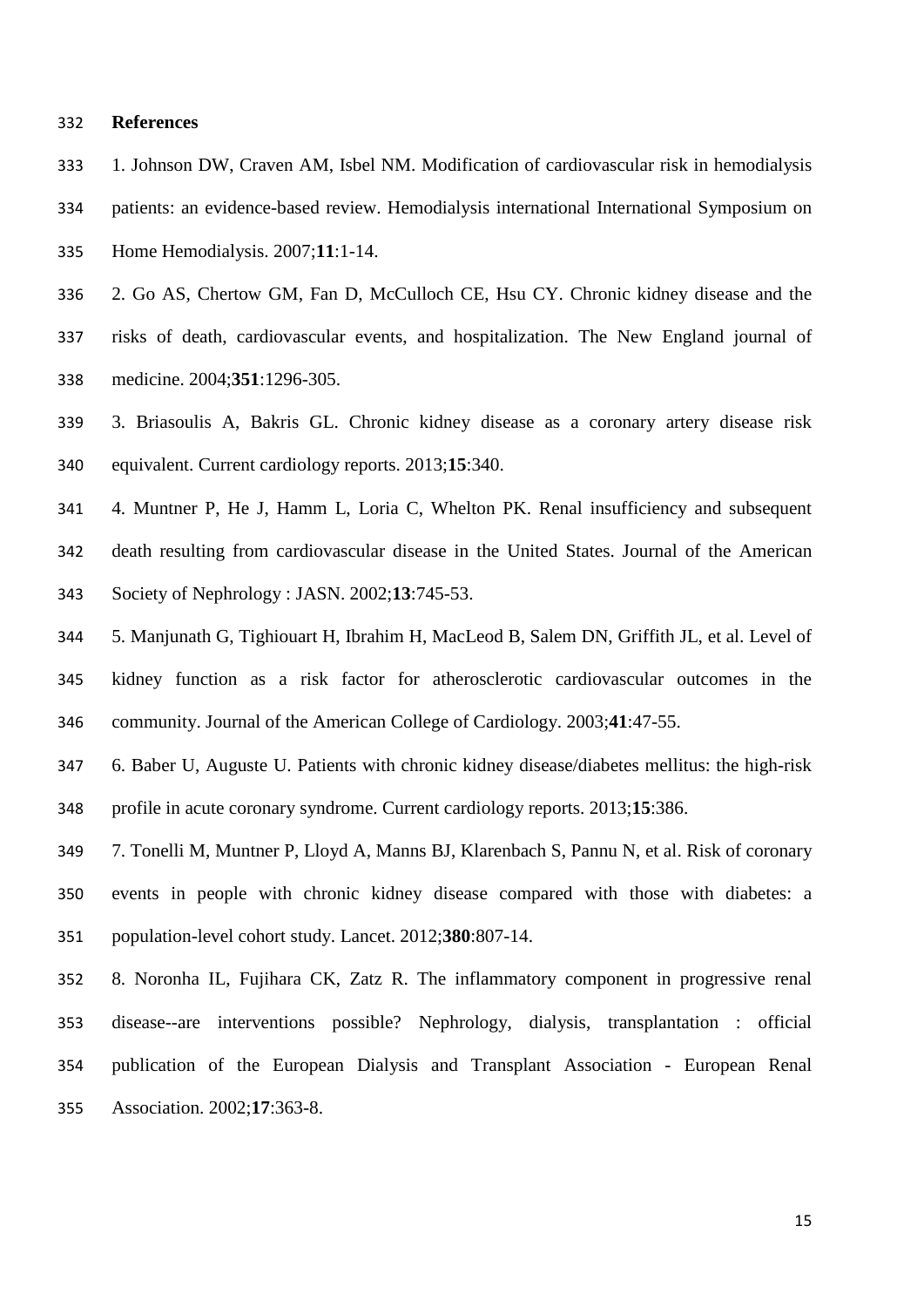- <span id="page-15-0"></span> 9. Imig JD, Ryan MJ. Immune and inflammatory role in renal disease. Comprehensive Physiology. 2013;**3**:957-76.
- <span id="page-15-1"></span> 10. Serhan CN, Chiang N. Resolution phase lipid mediators of inflammation: agonists of resolution. Curr Opin Pharmacol. 2013;**13**:632-40.
- <span id="page-15-2"></span> 11. Serhan CN, Petasis NA. Resolvins and protectins in inflammation resolution. Chem Rev. 2011;**111**:5922-43.
- <span id="page-15-3"></span> 12. Spite M, Claria J, Serhan CN. Resolvins, specialized proresolving lipid mediators, and their potential roles in metabolic diseases. Cell metabolism. 2014;**19**:21-36.
- <span id="page-15-4"></span>13. Breslow JL. n-3 fatty acids and cardiovascular disease. The American journal of clinical
- nutrition. 2006;**83**:1477S-82S.
- <span id="page-15-5"></span> 14. Mori TA. Dietary n-3 PUFA and CVD: a review of the evidence. The Proceedings of the Nutrition Society. 2014;**73**:57-64.
- <span id="page-15-6"></span> 15. Mas E, Croft KD, Zahra P, Barden A, Mori TA. Resolvins D1, D2, and other mediators of self-limited resolution of inflammation in human blood following n-3 fatty acid supplementation. Clinical chemistry. 2012;**58**:1476-84.
- <span id="page-15-7"></span> 16. Barden A, Mas E, Croft KD, Phillips M, Mori TA. Short-Term n-3 Fatty Acid Supplementation but not Aspirin Increases Plasma Proresolving Mediators of Inflammation. J Lipid Res. 2014.
- <span id="page-15-8"></span> 17. Mori TA, Burke V, Puddey I, Irish A, Cowpland CA, Beilin L, et al. The effects of omega-3 fatty acids and coenzyme Q10 on blood pressure and heart rate in chronic kidney disease: a randomized controlled trial. Journal of hypertension. 2009;**27**:1863-72.
- <span id="page-15-9"></span>18. Foundation NK. K/DOQI clinical practice guidelines for chronic kidney disease:
- evaluation, classification, and stratification. American journal of kidney diseases : the official
- journal of the National Kidney Foundation. 2002;**39**:S1-266.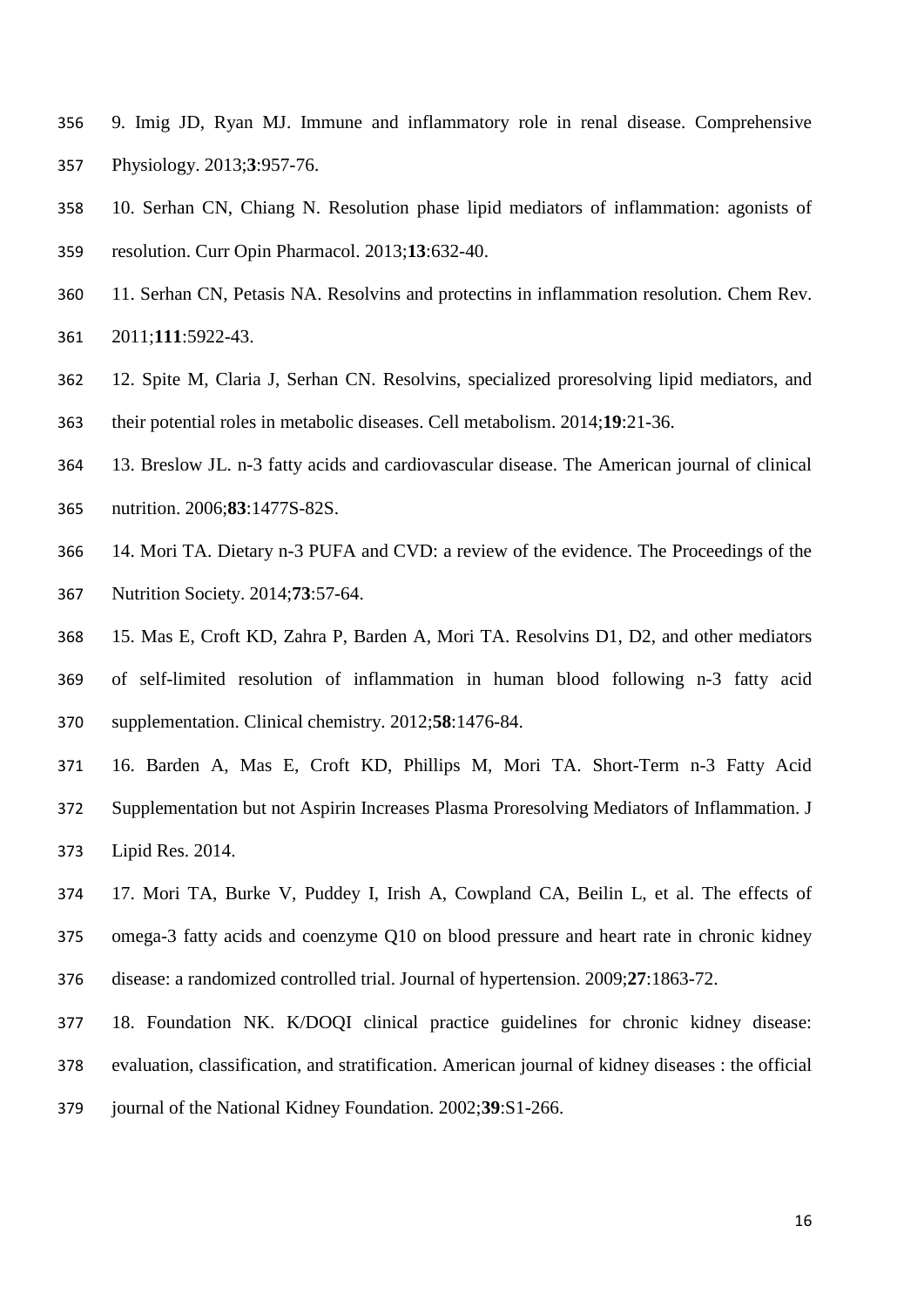- <span id="page-16-0"></span> 19. Woodman RJ, Mori TA, Burke V, Puddey IB, Barden A, Watts GF, et al. Effects of purified eicosapentaenoic acid and docosahexaenoic acid on platelet, fibrinolytic and vascular function in hypertensive type 2 diabetic patients. Atherosclerosis. 2003;**166**:85-93.
- <span id="page-16-1"></span> 20. Madsen T, Christensen JH, Svensson M, Witt PM, Toft E, Schmidt EB. Marine n-3 polyunsaturated fatty acids in patients with end-stage renal failure and in subjects without kidney disease: a comparative study. Journal of renal nutrition : the official journal of the Council on Renal Nutrition of the National Kidney Foundation. 2011;**21**:169-75.
- <span id="page-16-2"></span> 21. Duffield JS, Hong S, Vaidya VS, Lu Y, Fredman G, Serhan CN, et al. Resolvin D series and protectin D1 mitigate acute kidney injury. J Immunol. 2006;**177**:5902-11.
- <span id="page-16-3"></span> 22. Kohnke T, Gomolka B, Bilal S, Zhou X, Sun Y, Rothe M, et al. Acetylsalicylic Acid reduces the severity of dextran sodium sulfate-induced colitis and increases the formation of anti-inflammatory lipid mediators. BioMed research international. 2013;**2013**:748160.
- <span id="page-16-4"></span> 23. Gonzalez-Periz A, Planaguma A, Gronert K, Miquel R, Lopez-Parra M, Titos E, et al. Docosahexaenoic acid (DHA) blunts liver injury by conversion to protective lipid mediators: protectin D1 and 17S-hydroxy-DHA. Faseb J. 2006;**20**:2537-9.
- <span id="page-16-5"></span> 24. Ramon S, Gao F, Serhan CN, Phipps RP. Specialized proresolving mediators enhance human B cell differentiation to antibody-secreting cells. J Immunol. 2012;**189**:1036-42.
- <span id="page-16-6"></span> 25. Hong S, Lu Y. Omega-3 fatty acid-derived resolvins and protectins in inflammation resolution and leukocyte functions: targeting novel lipid mediator pathways in mitigation of acute kidney injury. Frontiers in immunology. 2013;**4**:1-8.
- <span id="page-16-7"></span> 26. Norling LV, Dalli J, Flower RJ, Serhan CN, Perretti M. Resolvin D1 limits polymorphonuclear leukocyte recruitment to inflammatory loci: receptor-dependent actions. Arterioscler Thromb Vasc Biol. 2012;**32**:1970-8.
- <span id="page-16-8"></span>27. Akcay A, Nguyen Q, Edelstein CL. Mediators of inflammation in acute kidney injury.
- Mediators of inflammation. 2009;**2009**:137072.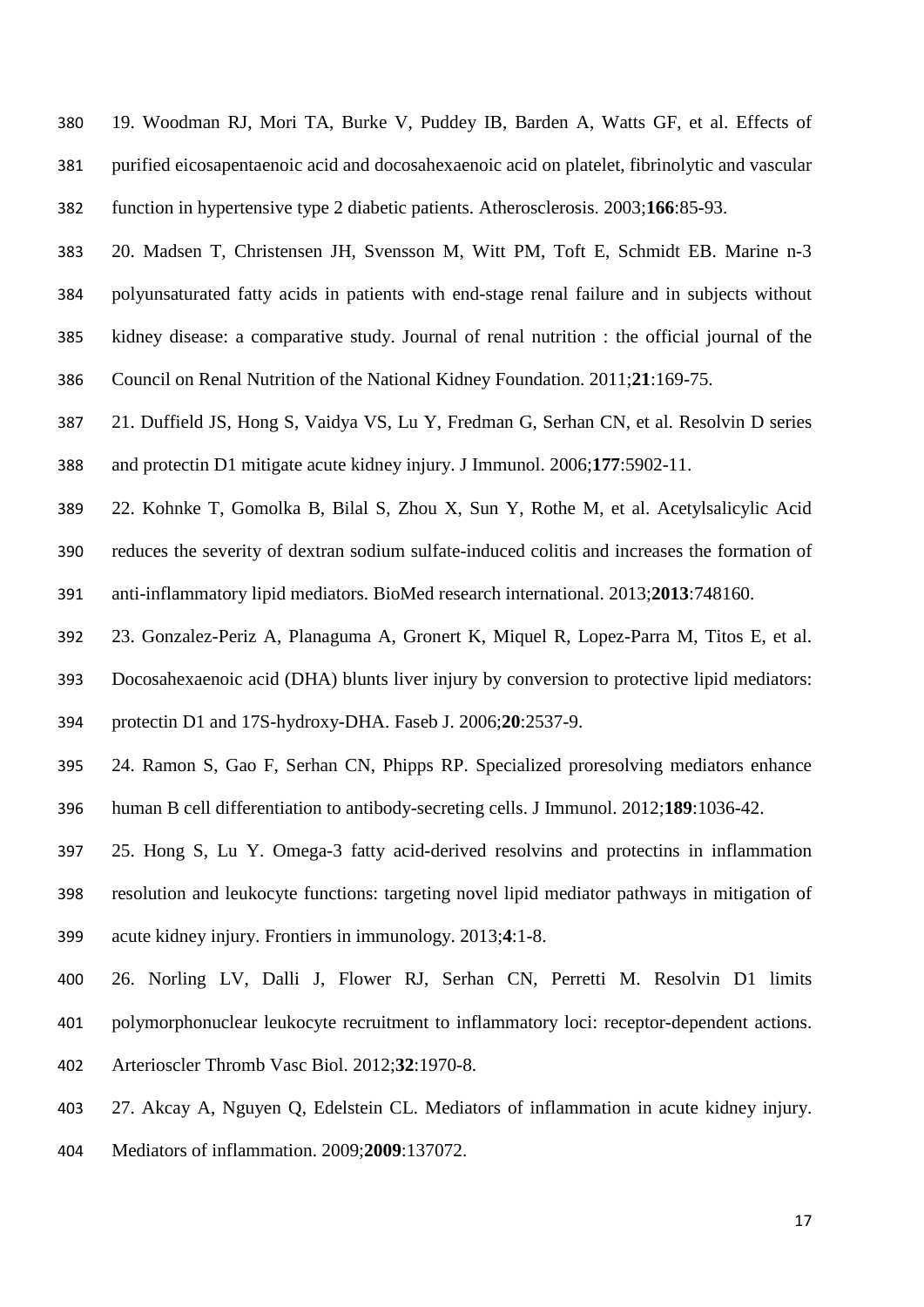- <span id="page-17-0"></span> 28. Lu CY, Winterberg PD, Chen J, Hartono JR. Acute kidney injury: a conspiracy of Toll-like receptor 4 on endothelia, leukocytes, and tubules. Pediatr Nephrol. 2012;**27**:1847-54.
- <span id="page-17-1"></span> 29. Krishnamoorthy S, Recchiuti A, Chiang N, Fredman G, Serhan CN. Resolvin D1 receptor stereoselectivity and regulation of inflammation and proresolving microRNAs. Am J Pathol. 2012;**180**:2018-27.
- <span id="page-17-2"></span> 30. Krishnamoorthy S, Recchiuti A, Chiang N, Yacoubian S, Lee CH, Yang R, et al. Resolvin D1 binds human phagocytes with evidence for proresolving receptors. Proc Natl Acad Sci U S A. 2010;**107**:1660-5.
- <span id="page-17-3"></span> 31. Deng J, Kohda Y, Chiao H, Wang Y, Hu X, Hewitt SM, et al. Interleukin-10 inhibits ischemic and cisplatin-induced acute renal injury. Kidney Int. 2001;**60**:2118-28.
- <span id="page-17-4"></span> 32. Qu X, Zhang X, Yao J, Song J, Nikolic-Paterson DJ, Li J. Resolvins E1 and D1 inhibit interstitial fibrosis in the obstructed kidney via inhibition of local fibroblast proliferation. The Journal of pathology. 2012:506-19.
- <span id="page-17-5"></span> 33. Guebre-Egziabher F, Debard C, Drai J, Denis L, Pesenti S, Bienvenu J, et al. Differential dose effect of fish oil on inflammation and adipose tissue gene expression in chronic kidney disease patients. Nutrition. 2013;**29**:730-6.
- <span id="page-17-6"></span> 34. Tayyebi-Khosroshahi H, Houshyar J, Dehgan-Hesari R, Alikhah H, Vatankhah AM, Safaeian AR, et al. Effect of treatment with omega-3 fatty acids on C-reactive protein and tumor necrosis factor-alfa in hemodialysis patients. Saudi journal of kidney diseases and transplantation : an official publication of the Saudi Center for Organ Transplantation, Saudi Arabia. 2012;**23**:500-6.
- <span id="page-17-7"></span> 35. Gharekhani A, Khatami MR, Dashti-Khavidaki S, Razeghi E, Noorbala AA, Hashemi- Nazari SS, et al. The effect of omega-3 fatty acids on depressive symptoms and inflammatory markers in maintenance hemodialysis patients: a randomized, placebo-controlled clinical
- trial. European journal of clinical pharmacology. 2014;**70**:655-65.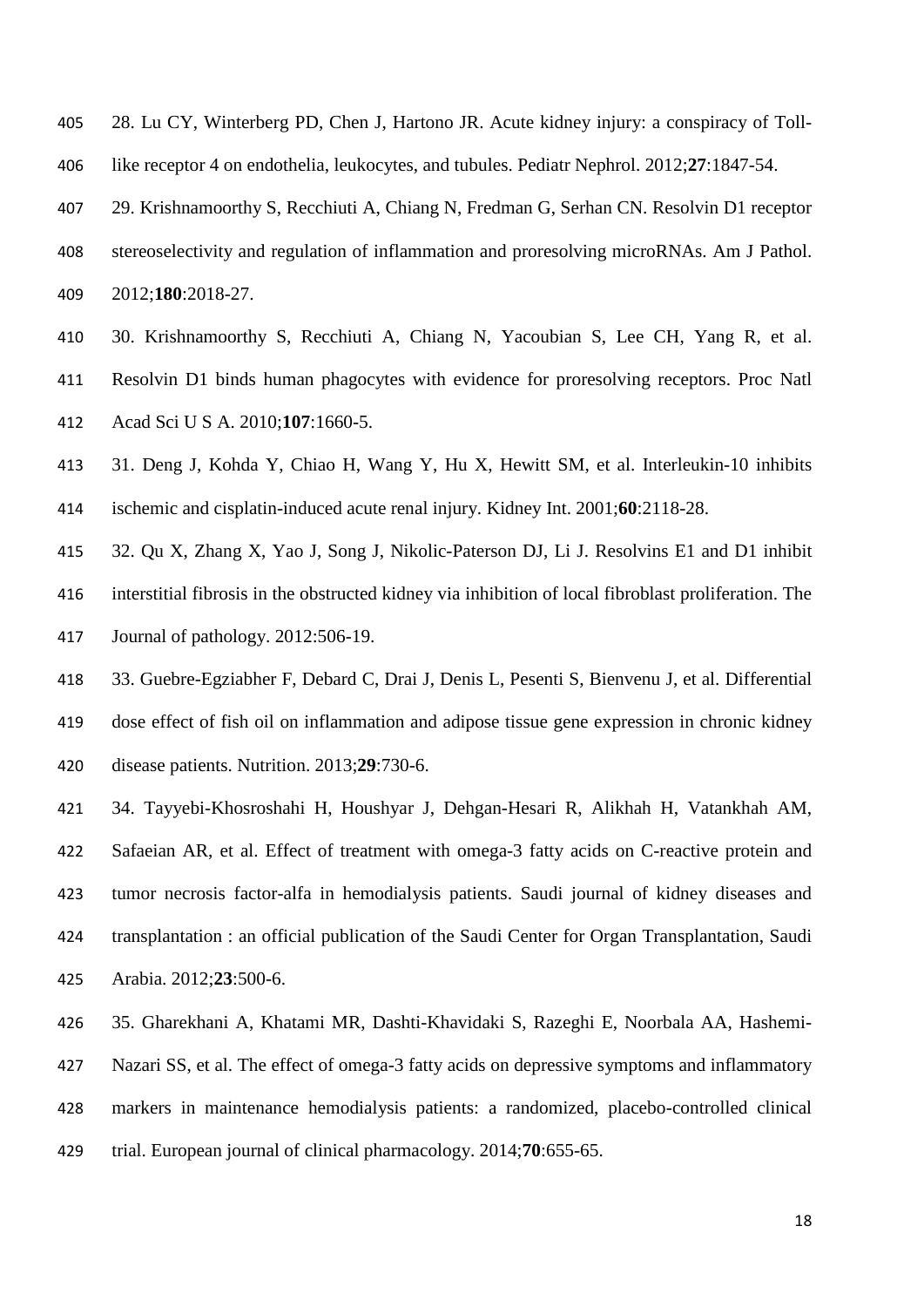<span id="page-18-0"></span>

| 430 | 36. Bowden RG, Wilson RL, Deike E, Gentile M. Fish oil supplementation lowers C-reactive         |  |  |  |  |  |  |
|-----|--------------------------------------------------------------------------------------------------|--|--|--|--|--|--|
| 431 | protein levels independent of triglyceride reduction in patients with end-stage renal disease.   |  |  |  |  |  |  |
| 432 | Nutrition in clinical practice : official publication of the American Society for Parenteral and |  |  |  |  |  |  |
| 433 | Enteral Nutrition. 2009;24:508-12.                                                               |  |  |  |  |  |  |
| 434 | 37. Ciubotaru I, Lee YS, Wander RC. Dietary fish oil decreases C-reactive protein,               |  |  |  |  |  |  |

- <span id="page-18-1"></span> interleukin-6, and triacylglycerol to HDL-cholesterol ratio in postmenopausal women on HRT. The Journal of nutritional biochemistry. 2003;**14**:513-21.
- <span id="page-18-2"></span>38. Zhao G, Etherton TD, Martin KR, Gillies PJ, West SG, Kris-Etherton PM. Dietary alpha-
- linolenic acid inhibits proinflammatory cytokine production by peripheral blood mononuclear
- cells in hypercholesterolemic subjects. The American journal of clinical nutrition. 2007;**85**:385-91.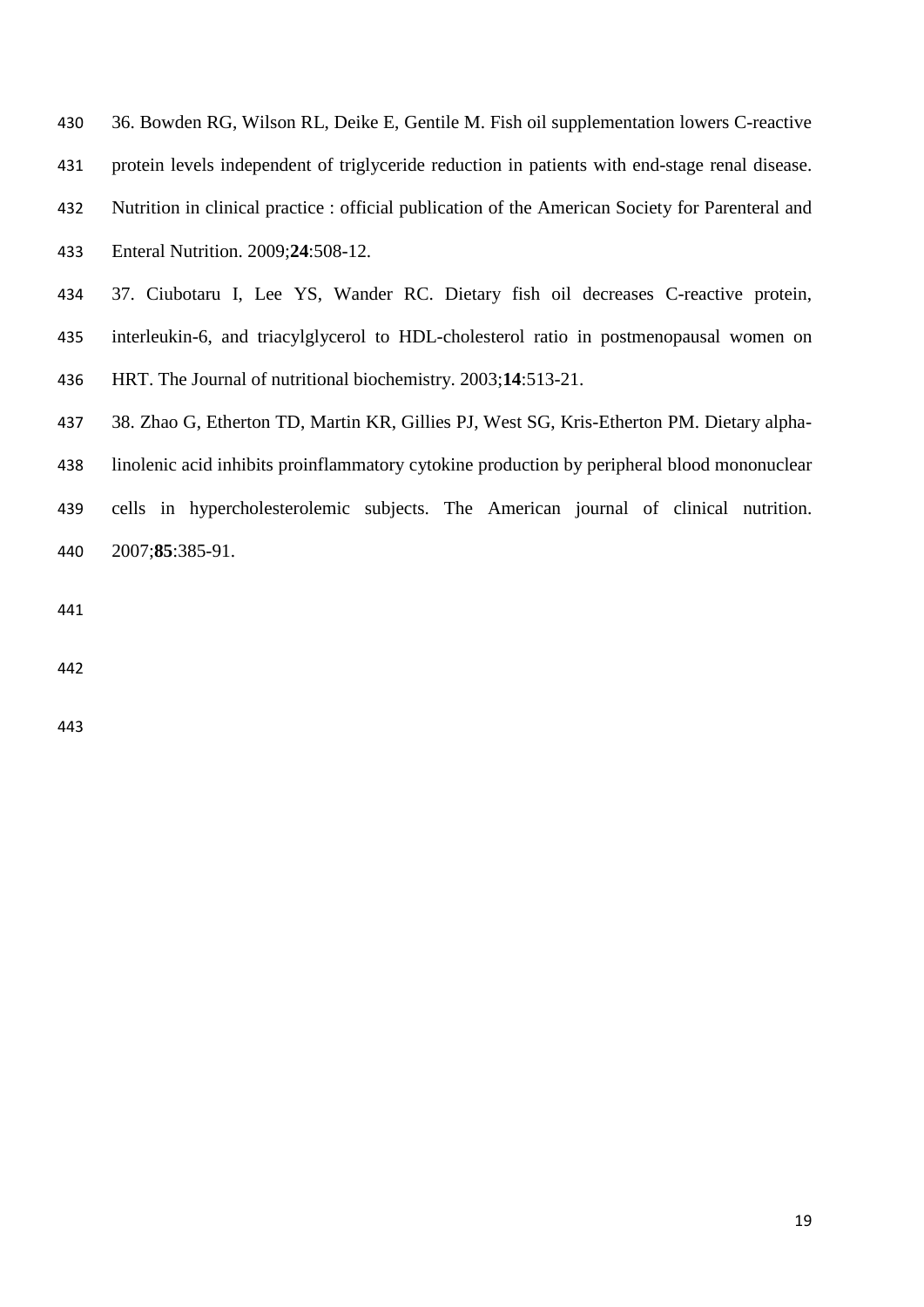| 444 | <b>Titles and legends</b>                                                                     |
|-----|-----------------------------------------------------------------------------------------------|
| 445 | <b>Table 1</b>                                                                                |
| 446 | Baseline characteristics of the groups                                                        |
| 447 | Table 2                                                                                       |
| 448 | Baseline and post-intervention platelet phospholipid fatty acids                              |
| 449 | Table 3                                                                                       |
| 450 | Plasma 18-HEPE, 17-HDHA, RvD1, 17R-RvD1 and RvD2 at baseline and post-intervention            |
| 451 |                                                                                               |
| 452 | <b>Figure 1</b>                                                                               |
| 453 | Changes in plasma 18-HEPE, 17-HDHA and RvD1 after 8 weeks supplementation in the 2            |
| 454 | groups not taking n-3 fatty acids (NO n-3 FA) compared with the groups taking n-3 fatty       |
| 455 | acids (n-3 FA). Values are mean and SEM. General linear model analysis tested for the main    |
| 456 | effects of n-3 fatty acids. Significance levels refer to post-intervention means adjusted for |
| 457 | baseline values * $P<0.05$ , † $P<0.001$ for the effect of n-3 fatty acid supplementation     |
| 458 |                                                                                               |
| 459 |                                                                                               |
| 460 |                                                                                               |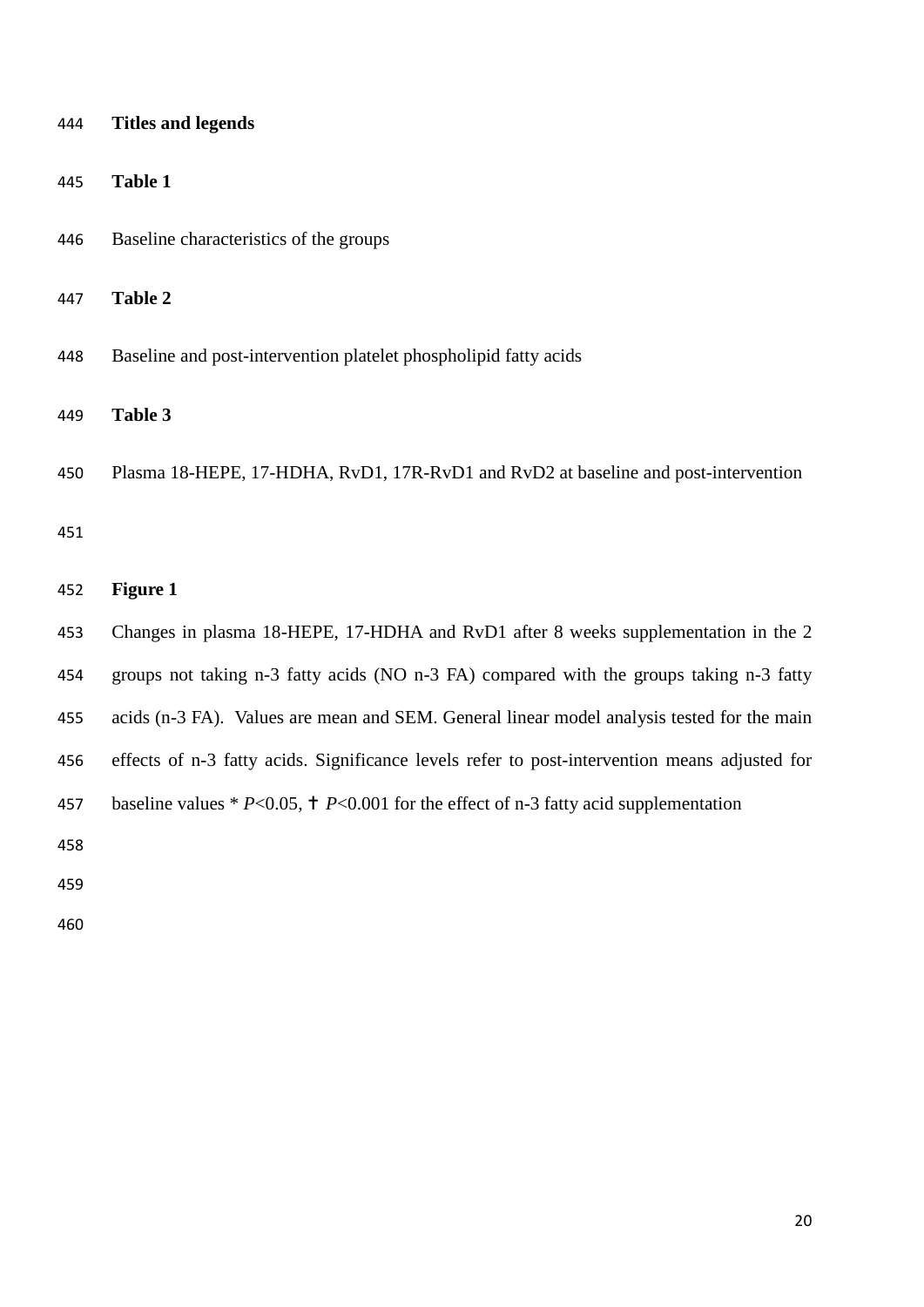# Table 1: Baseline characteristics of the groups

|                                           | <b>Control</b>       | $n-3FA$                          | CoO                  | $n-3FA \pm CoQ$      |
|-------------------------------------------|----------------------|----------------------------------|----------------------|----------------------|
| $\mathbf n$                               | 15                   | 20                               | 21                   | 18                   |
| Men/Women $(n/n)$                         | 8/7                  | 12/8                             | 17/4                 | 17/1                 |
| Age (years)                               | $58.6 \pm 2.6$       | $53.3 \pm 3.2$<br>$55.4 \pm 2.7$ |                      | $56.9 \pm 3.9$       |
| <b>BMI</b> ( $kg/m2$ )                    | $27.6 \pm 1.7$       | $26.7 \pm 1.2$                   | $26.6 \pm 0.9$       | $27.9 \pm 0.8$       |
| Supine SBP (mmHg)*                        | $127.7 + 4.1$        | $126.3 \pm 3.4$                  | $122.6 \pm 3.3$      | $124.5 \pm 4.6$      |
| Supine DBP $(mmHg)*$                      | $71.9 \pm 2.6$       | $75.0 \pm 1.6$                   | $72.9 \pm 1.6$       | $68.7 \pm 2.4$       |
| $eGFR$ (ml/min/1.73m <sup>2</sup> )       | $34.6 \pm 2.3$       | $36.4 \pm 2.8$                   | $38.8 \pm 2.2$       | $30.5 \pm 2.2$       |
| Glucose (mmol/L)                          | 4.9<br>(4.6, 5.2)    | 4.8<br>(4.4, 5.1)                | 4.7<br>(4.3,5.1)     | 5.0<br>(4.7, 5.3)    |
| Insulin (mU/L) $\frac{8}{3}$              | 9.9<br>(7.4, 13.3)   | 10.4<br>(7.8, 13.8)              | 10.0<br>(7.5, 13.3)  | 13.3<br>(10.5, 17.0) |
| <b>C-Reactive Protein</b><br>$(mg/L)^{8}$ | 1.56<br>(0.87, 2.81) | 1.74<br>(0.99, 3.06)             | 1.46<br>(0.99, 2.14) | 2.23<br>(1.51, 3.29) |

\*Average of 10 readings in the clinic using a Dinamap 1846 SX/P blood pressure monitor.

Values are Means  $\pm$  SEM or  ${}^{8}$ Geometric mean (95% confidence interval).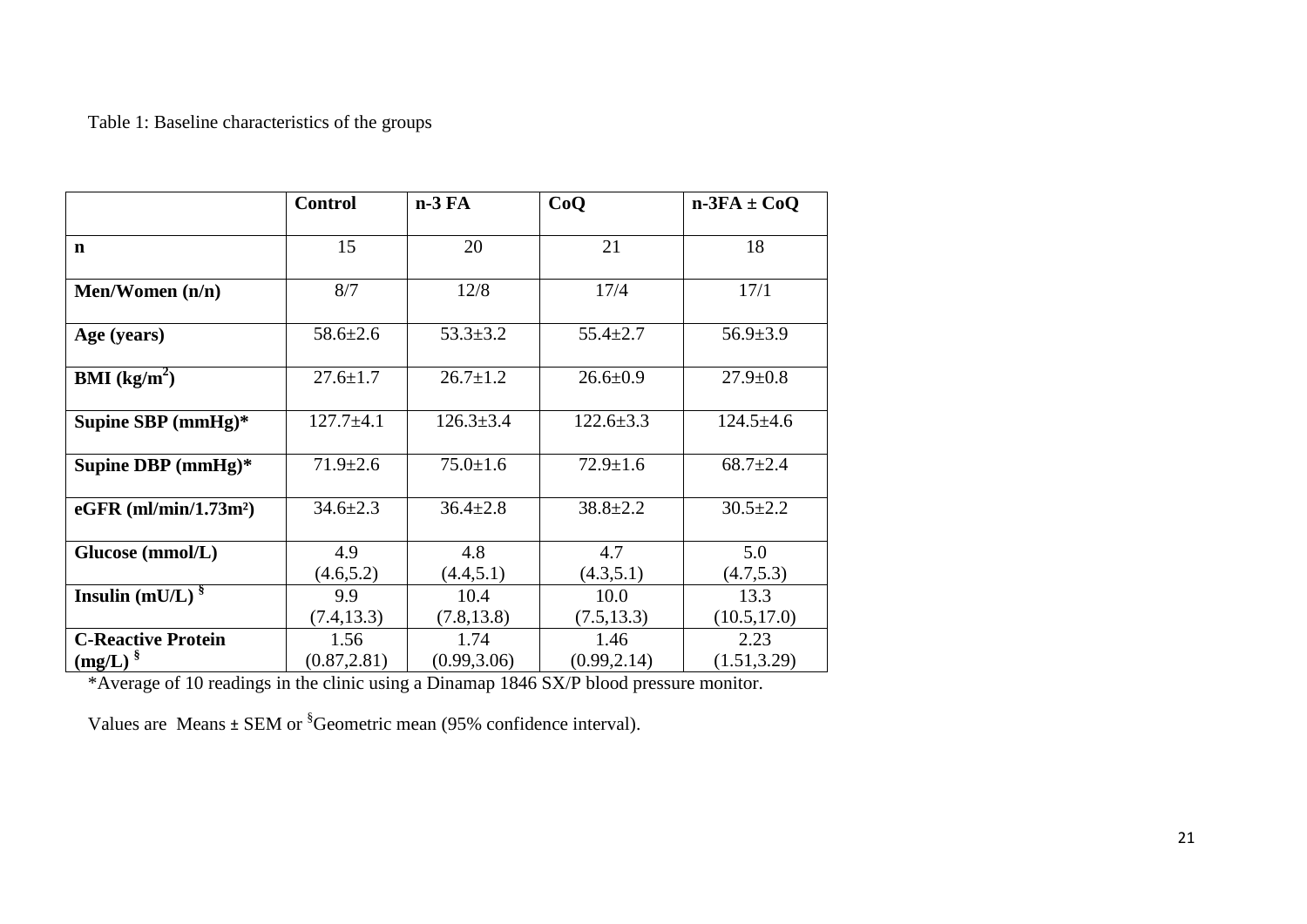## **Table 2. Baseline and post-intervention platelet phospholipid fatty acids**

| % of Total Fatty acids   | Control         | $n-3FA$         | CoQ             | $n-3FA +$       | Main Effects $(P$ value)   |                          |
|--------------------------|-----------------|-----------------|-----------------|-----------------|----------------------------|--------------------------|
|                          | $(n=15)$        | $(n=20)$        | $(n=21)$        | CoQ<br>$(n=18)$ | $n-3FA$                    | CoQ                      |
| Platelet $20:4n6$ (%)    |                 |                 |                 |                 |                            |                          |
| <b>Baseline</b>          | $22.8 \pm 2.3$  | $25.4 \pm 1.6$  | $24.5 \pm 1.2$  | $24.9 \pm 1.6$  |                            |                          |
| <i>Post-Intervention</i> | $23.6 \pm 1.9$  | $21.3 \pm 1.4$  | $24.7 \pm 1.2$  | $20.8 \pm 1.8$  | $-3.4 \pm 1.5$ P=0.027     | $0.07 \pm 1.5 P = 0.963$ |
| Platelet $20:5n3$ (%)    |                 |                 |                 |                 |                            |                          |
| <b>Baseline</b>          | $0.65 \pm 0.11$ | $0.69 \pm 0.09$ | $0.76 \pm 0.20$ | $0.61 \pm 0.09$ |                            |                          |
| Post-Intervention        | $0.57 \pm 0.05$ | $2.72 \pm 0.23$ | $0.61 \pm 0.06$ | $2.18 \pm 0.23$ | $1.87 \pm 0.17$ P < 0.0001 | $-0.25 \pm 0.17$ P=0.154 |
| Platelet $22:6n3$ (%)    |                 |                 |                 |                 |                            |                          |
| <b>Baseline</b>          | $2.06 \pm 0.24$ | $2.05 \pm 0.21$ | $2.22 \pm 0.12$ | $2.08 \pm 0.14$ |                            |                          |
| Post-Intervention        | $2.06 \pm 0.17$ | $3.00 \pm 0.27$ | $2.25 \pm 0.07$ | $3.06\pm0.26$   | $0.9 \pm 0.20 P < 0.0001$  | $0.09 \pm 0.2 P = 0.643$ |

Values expressed as mean ± SEM. n-3FA, n-3 fatty acid; ANOVA, analysis of variance; CoQ, coenzyme Q10; Baseline measures were compared by one-way ANOVA and were not significantly different between groups. General linear model analysis tested for main effects and interactions on post-intervention values adjusted for baseline value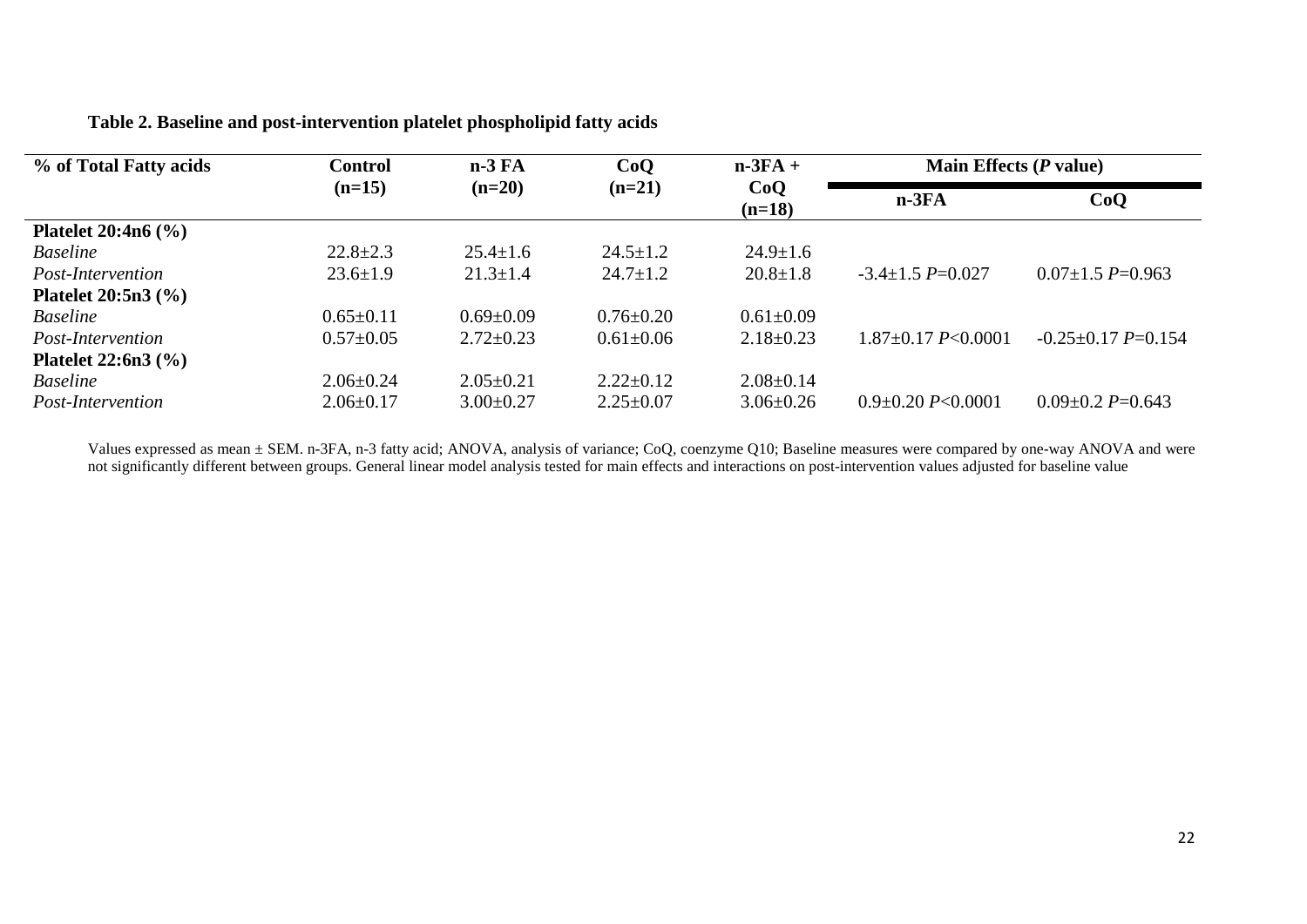|                                  | <b>Control</b> | $n-3FA$        | CoQ            | $n-3FA + CoQ$    | Main Effects $(P$ value) |                  |
|----------------------------------|----------------|----------------|----------------|------------------|--------------------------|------------------|
|                                  | $(n=15)$       | $(n=20)$       | $(n=21)$       | $(n=18)$         | $n-3FA$                  | CoQ              |
| <b>Plasma 18-HEPE</b> $(pg/ml)$  |                |                |                |                  |                          |                  |
| <b>Baseline</b>                  | 100.3          | 96.1           | 97.4           | 92.5             | 336.8                    | $-81.0$          |
|                                  | (63.6, 137.1)  | (69.3, 122.9)  | (78.5, 116.3)  | (77.2, 107.8)    | (225.7, 448.0)           | $(-192.0, 30.0)$ |
| Post-Intervention                | 91.9           | 435.3          | 87.7           | 332.7            | P<0.0001                 | $P=0.150$        |
|                                  | (71.5, 112.3)  | (249.3, 621.4) | (73.8, 101.6)  | (220.3, 445.2)   |                          |                  |
| Plasma 17-HDHA (pg/ml)           |                |                |                |                  |                          |                  |
| <b>Baseline</b>                  | 170.9          | 204            | 231.3          | $191.8 \pm 31.2$ | 152.3                    | $-1.5$           |
|                                  | (106.5, 235.3) | (124.2, 284.9) | (110.7, 351.9) | (125.9, 257.7)   | (79.9, 224.8)            | $(-74.1, 71.0)$  |
| Post-Intervention                | 157.1          | 353.3          | 208.4          | 315.0            | P<0.0001                 | $P=0.996$        |
|                                  | (96.1, 218.1)  | (254.1, 452.5) | (153.2, 263.8) | (217.1, 412.9)   |                          |                  |
| <b>Plasma RvD1</b> (pg/ml)       |                |                |                |                  |                          |                  |
| <b>Baseline</b>                  | 25.6           | 24.8           | 25.9           | 25.4             | 7.4                      | $-1.5$           |
|                                  | (20.6, 30.6)   | (20.2, 29.4)   | (20.9, 30.8)   | (18.5, 32.4)     | (0.5, 14.3)              | $(-8.4, 0.6)$    |
| Post-Intervention                | 25.6           | 34.5           | 25.9           | 31.4             | $P=0.036$                | $P=0.657$        |
|                                  | (20.2, 30.9)   | (27.1, 42.0)   | (18.8, 33.1)   | (23.0, 39.7)     |                          |                  |
| <b>Plasma 17R-RvD1</b> $(pg/ml)$ |                |                |                |                  |                          |                  |
| <b>Baseline</b>                  | 73.8           | 65.6           | 75.3           | 66.2             | 5.6                      | 0.5              |
|                                  | (61.8, 85.8)   | (60.2, 71.0)   | (66.7, 84.1)   | (60.1, 72.2)     | $(-2.4, 13.6)$           | $(-7.2, 8.2)$    |
|                                  |                |                |                |                  | $P=0.168$                | $P=0.906$        |
| Post-Intervention                | 69.4           | 73.8           | 72.3           | 72.6             |                          |                  |
|                                  | (62.2, 76.7)   | (63.9, 83.7)   | (65.8, 78.8)   | (62.7, 82.5)     |                          |                  |
| Plasma RvD2 (pg/ml)              |                |                |                |                  |                          |                  |
| <b>Baseline</b>                  | 20.9           | 18.9           | 25.7           | 15.7             | 4.5                      | 9.0              |
|                                  | (14.8, 27.0)   | (12.8, 25.0)   | (18.8, 32.7)   | (10.7, 20.8)     | $(-21.7, 30.6)$          | $(-16.4, 34.4)$  |
|                                  |                |                |                |                  | $P = 0.734$              | $P=0.481$        |
| Post-Intervention                | 19.2           | 32.9           | 38.8           | 31.7             |                          |                  |
|                                  | (10.7, 30.9)   | (20.8, 45.2)   | (3.5, 81.1)    | (20.7, 42.7)     |                          |                  |

# **Table 3. Plasma 18-HEPE, 17-HDHA, RvD1, 17R-RvD1 and RvD2 at baseline and post-intervention**

Values expressed as mean (95% confidence interval). n-3FA, n-3 fatty acid; ANOVA, analysis of variance; CoQ, coenzyme Q10; Baseline measures were compared by one-way ANOVA and were not significantly different between groups. General linear model analysis tested for main effects and interactions on post-intervention values adjusted for baseline values